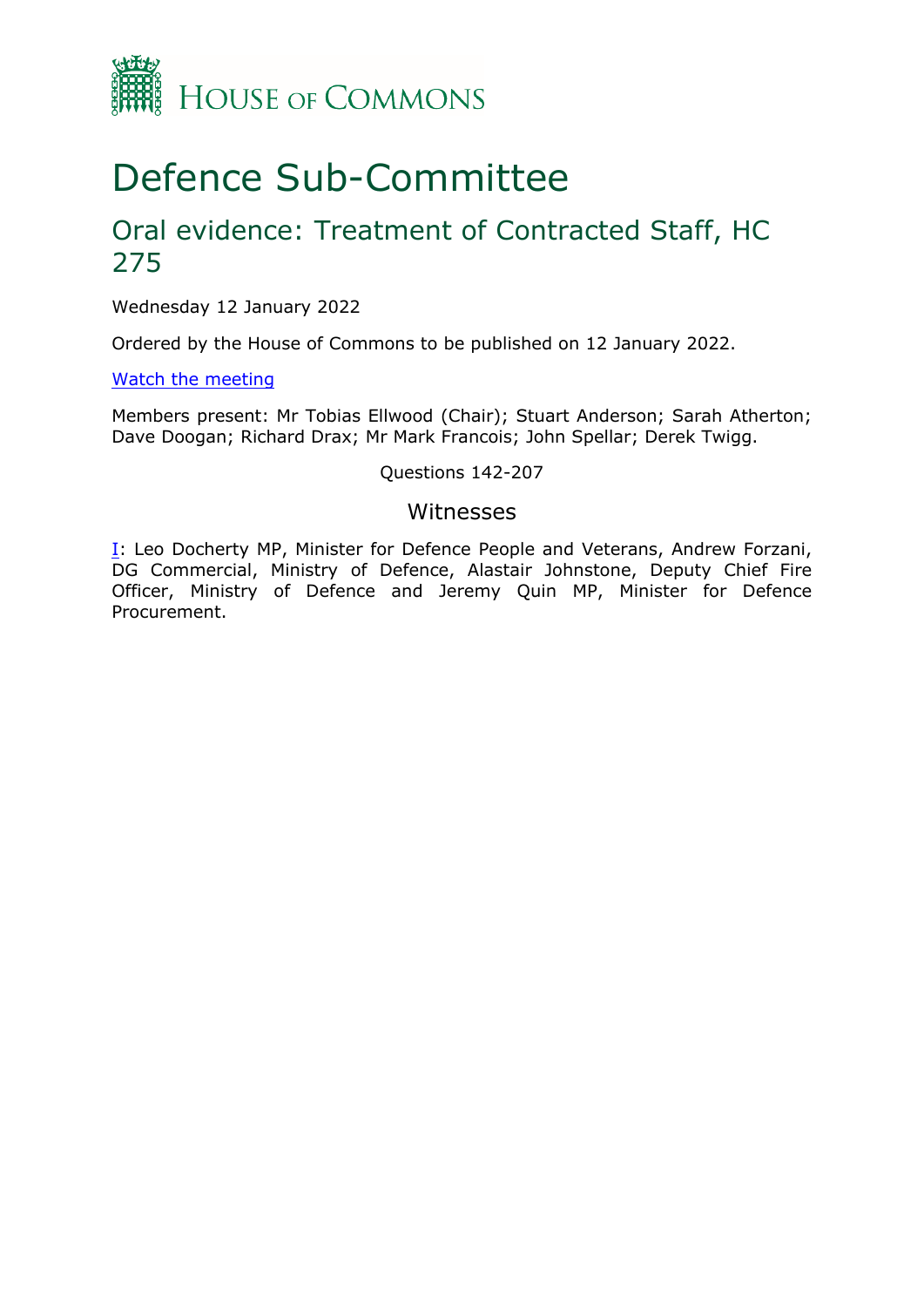

## <span id="page-1-0"></span>Examination of witnesses

Witnesses: Leo Docherty, Andrew Forzani, Alastair Johnstone and Jeremy Quin.

Q142 **Chair:** Welcome to this Defence Sub-Committee hearing on the treatment of contracted staff for the MoD's ancillary services.

We are very grateful to have two Ministers today—thank you very much for your time—Leo Docherty and Jeremy Quin. We also have Andrew Forzani, who is Director General Commercial at the Ministry of Defence, and Alastair Johnstone, who is a Deputy Chief Fire Officer, for the Ministry of Defence as well. Welcome to both, and thank you, Ministers, for reappearing before the Sub-Committee. As we agreed, we will ask a couple of questions on other issues and then get into the meat of the subject.

Before I do so, I place on the record my thanks to Martin Docherty-Hughes, formerly of the Defence Committee but now moved on, for all his work. This was his Sub-Committee, which is why I am now in the Chair. We welcome David Doogan to the Defence Committee—thank you.

First, Minister, I will turn to Ajax, your favourite subject I know. Thank you for being so open—you have been very transparent and forwardleaning into what is going on in that difficult programme. Will you give us a quick update on where things sit?

*Jeremy Quin:* It has not moved on greatly since my statement just before we rose for recess. I confirm that we have now received the draft report—it is still in draft, but progress is being made at Millbrook on evaluation of the core vehicle. As you know, that is an incredibly important bit of work, because from that we will make certain that we know what needs to be done to fix vibration and, to some extent, noise issues. So progress is being made there.

As I said in my statement, there is ongoing work by GD, which is doing its own trials and tests to see whether it can find solutions to the issues— General Dynamics has fully acknowledged that there are issues to be resolved—and the people there believe that, from their perspective, they are making good progress on that. Clearly, that is something that we would wish to test and independently verify.

Q143 **Chair:** When do you see yourself coming back to the Chamber next to give us an update?

*Jeremy Quin:* When we know more about exactly where we are on both noise and vibration. I struggle to give you an exact date for that, Chair, but I have been timely in the past—I hope you agree—and I will be again.

There is another area in which we are making progress. We said that we would appoint a senior legal figure to conduct a further analysis. Good progress is being made on that. I hope to be able to say more shortly. I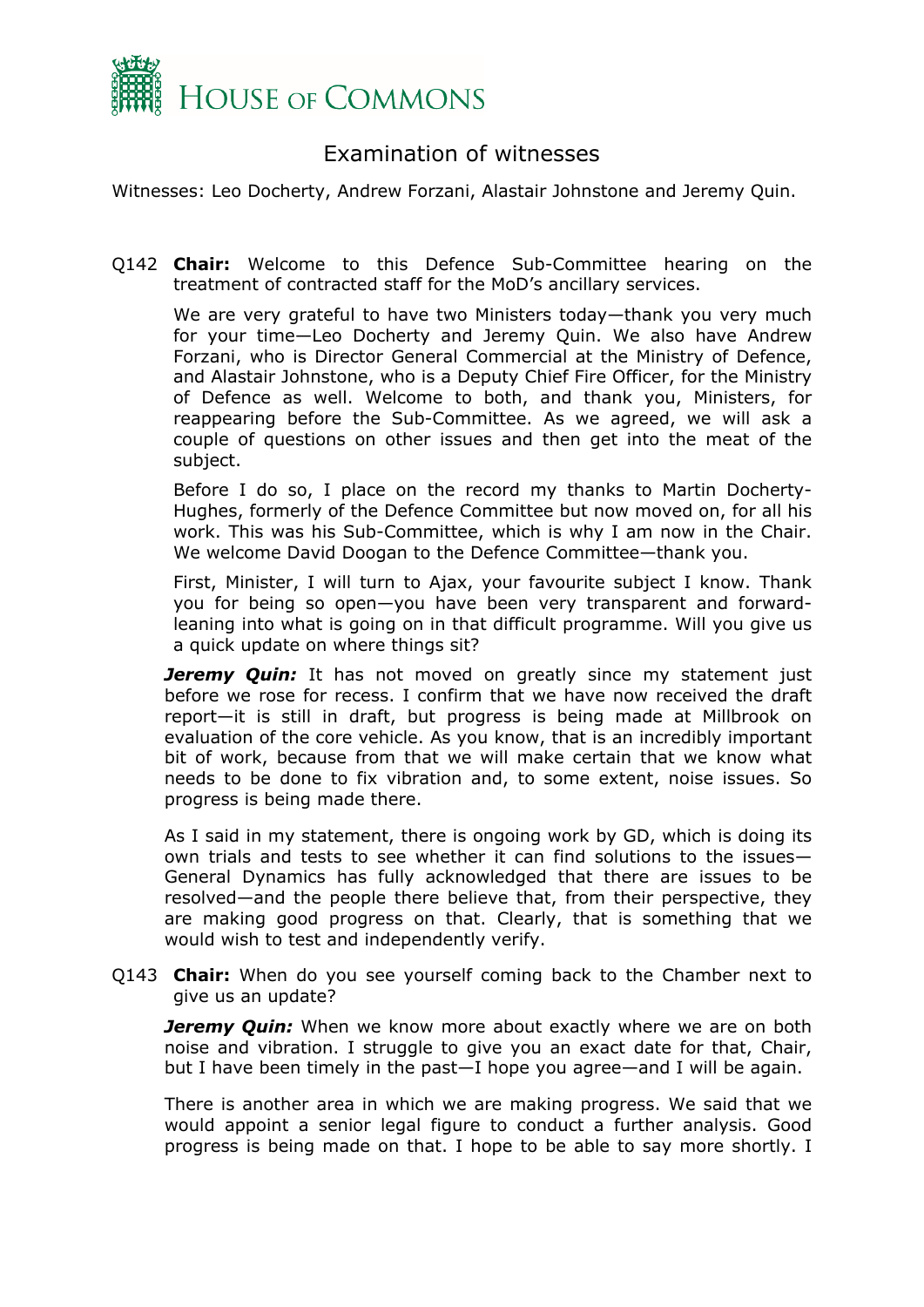

will certainly write to the Committee and let you know when we finalise that.

Q144 **Mr Francois:** Very quickly, Minister, 100,000 Russian troops including heavy armour are ringing Ukraine. What deterrent effect on the Russians do you think that the Ajax programme has had to date?

*Jeremy Quin:* I would hope that we are able to deter the Russians by the strength of NATO and of the capabilities that are fielded by the British Army in support of deterrence and of NATO—everything from nuclear deterrent and our troops positioned day in, day out, in Estonia, our work through Operation Biloxi in south-east Europe with—

Q145 **Mr Francois:** When they look at Ajax, they must be wetting themselves laughing, must they not?

*Jeremy Quin:* Well, I think they should be extremely concerned that we were able to bring this capability, which is an impressive capability, into the field. That is what we are focused on.

**Chair:** We have a few questions and then Mark wants to come back on another issue as well. I turn to Richard Drax.

Q146 **Richard Drax:** I was taking a call about a missing gentleman in Afghanistan, which is what I am dealing with.

On a recent visit—I mentioned this to the Minister at Defence questions to the Special Boat Service, there were several issues that are burning. One was the lack of an aquatic centre. They have a pool, which they do not really use, because it is not fit for purpose. They are, as you well know, Marine special forces, and what they need is a pool of some size and some depth, where they can do as realistic training as possible in a safe environment, using all the kit they have and the various methods of insertion, so that they train for a real-life operation as much as they can. At the moment, they have the sea, but of course that is limited for all the reasons that you can understand.

I know you are aware of this and, from the Spad who contacted me, that the Secretary of State is aware of this, but the question is, what will be done and when will that centre be provided for our special forces whose speciality is water?

*Jeremy Quin:* I am very aware of the issue. It has not crossed my desk for a little while, but as you heard in the Chamber, it was something that I was aware of and I have had a discussion regarding provision of the pool for the SBS. My understanding is as Mr Drax says, that there is a pool there and it is not used as often as it should be, which may reflect the standards and capabilities of that particular asset. I did commit to go away and look at it. I will go away and look at it again.

The only thing that I would add is that we have been through the integrated review process, we have been through the Defence Command Paper and—this is always tough—Strategic Command always has to produce its priority items for where it needs to put expenditure. So, not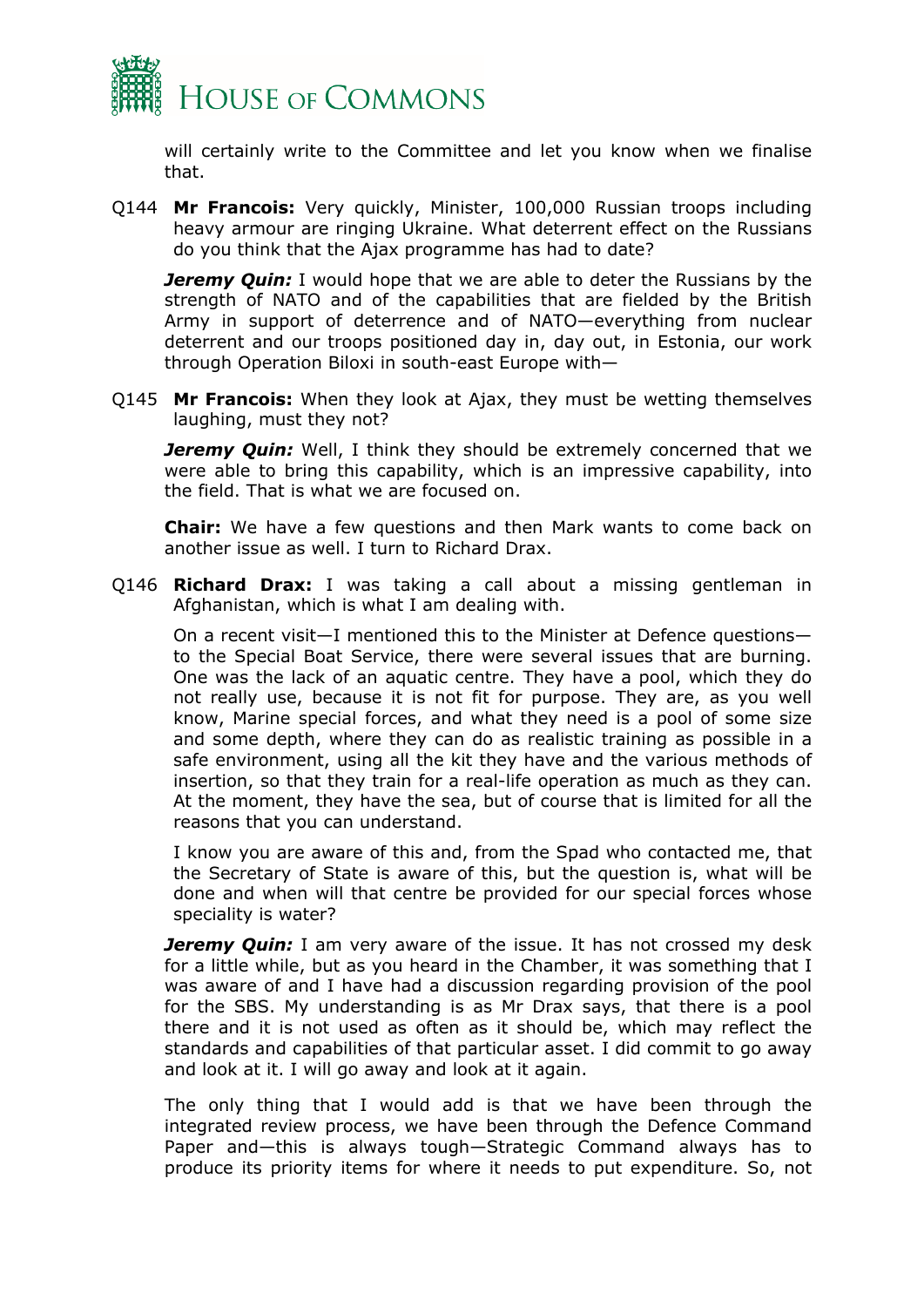

everything that we want, we can get. I recognise why that is important for the forces to which Mr Drax refers. I will go back and I am in the process of doing so now. I have asked for advice as to where we stand and where that is in the order of priorities for Strategic Command. If the SBS does not get it, it is only because other items are more important for our special forces.

Q147 **Richard Drax:** I understand that, Minister. I know that you understand that we put our armed forces in harm's way—that is one of our jobs—and that therefore it is our duty to ensure that those we put in harm's way have all the facilities that they need to train to prepare for that. My only comment, which I will end by saying, is that if our own special forces cannot rely on even the most basic facility for Marine special forces—I know they do other things, too—I cannot think of a higher priority, other than accommodation, which I know you have also raised and is lamentable down there. I hope that you and others will fight very hard for money to come cascading down straight into the camp and pool.

**Chair:** I will invite the Minister to write to us, because we need to make progress. You have heard the plea loud and clear; I support that, as does the Committee. Maybe you could write to us with further details as to how you might be able to move forward.

**Jeremy Quin:** I will, Mr Chairman. I cannot commit to doing it, this prioritisation, but I will write to the Committee and say where we are and why.

Q148 **Chair:** Good. On the subject of special forces, we have been seeking a visit to Hereford to see the Special Air Service. I know, with all the mystery that surrounds the SAS, that Hereford does exist—I have been there myself. We would like to go back there. We have been making this request for a number of months now, and I would be grateful if your team and office could perhaps help to facilitate that visit in the near future.

**Jeremy Quin:** We will take it away and speak to our ministerial colleagues, Mr Chairman.

**Chair:** Thank you very much for that. Finally, Mark Francois has one issue to raise here today.

Q149 **Mr Francois:** Gentlemen, we have the Veterans Minister here. When will the long-awaited Northern Ireland legacy Bill finally come to Parliament?

*Leo Docherty:* I hope very soon. There has been some good progress, I think, with the drafting and the write-around process, and some robust discussion between the Ministry of Defence and the Northern Ireland Office, which leads on it. If it was easy, we would have done it more quickly, but I think good progress is being made, and I am confident that the Secretary of State for Northern Ireland will update the House, I hope, as soon as possible.

Q150 **Mr Francois:** I am glad you say that, because he briefed the press that it has now been delayed until the summer. He told us faithfully that we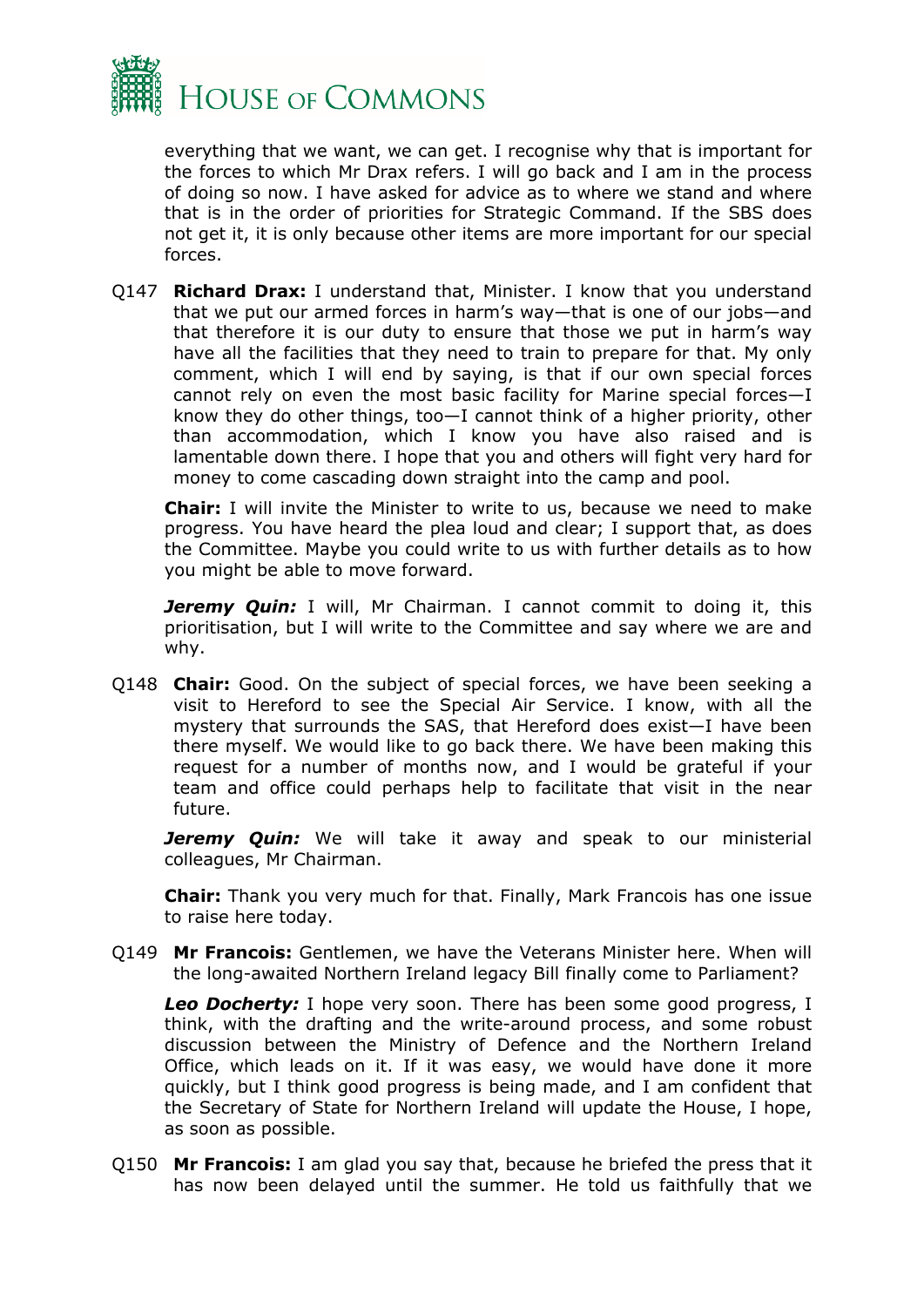

would have it by the last summer recess—that is, July 2021—then swore blind that it would be introduced into Parliament by the end of the autumn. He broke both those deadlines, and I understand that a point of order was raised by his opposite number a couple of hours ago, if that, about the fact that he did not tell Parliament that it has now been delayed. He did not issue a written statement; he did not give an oral statement; he treated the House and the Speaker with contempt, and briefed the press. You are the Veterans Minister. What is your comment on that?

*Leo Docherty:* We all share your frustration with how long this is taking, and we acknowledge that—as I said—if it was simple, it would have been done already. I know that the Northern Ireland Minister is working as hard as he can on this, and I am sure he will be aware of the frustrations raised today. I know he will be keen to—

Q151 **Mr Francois:** My last comment is this. It is not your fault—we know that. It is a NIO lead, and we understand that, but I would not trust Brandon Lewis if he told me on a Wednesday that it was a Wednesday. I just do not believe a word the man says. In what passes for a Government these days, we have had four years to honour this commitment. Why can't we even keep our word on stuff like this? Four years, two general election manifestos, a hand-signed pledge by the Prime Minister when he was running to be Prime Minister—where is the blooming Bill, please? Where is it?

*Leo Docherty:* I know that the Secretary of State for Northern Ireland, if he is not listening to this session, will be made aware of it.

**Mr Francois:** Well, he doesn't tell Parliament. He hasn't got the guts. We have to raise it with you when it is not your fault. We cannot raise it with him: he hides. He hides in the toilets, and he is supposed to be a member of the Cabinet. Perhaps you could tell him that this Committee is unimpressed; it is not just me.

**Chair:** Right, those points have been made loud and clear. We are now going to move to the substantive questions. I invite Derek to start us off, please.

Q152 **Derek Twigg:** Why do you outsource?

*Jeremy Quin:* We have done so for a long time, as you are very well aware, sir. This goes back to the 1990s. I think the original thought process then—and it still holds good today—is that there are areas of expertise that this Committee and the country expects of Defence: our core purpose, the defence of the country, the resilience of the realm, what our service personnel do so brilliantly day in, day out. There are other areas that are simply not specialist for Defence; that are not core to our purpose.

Q153 **Derek Twigg:** Could you give a couple of examples?

**Jeremy Quin:** For example, potentially, cleaning services for our barracks, or catering domestically for our barracks. We certainly need to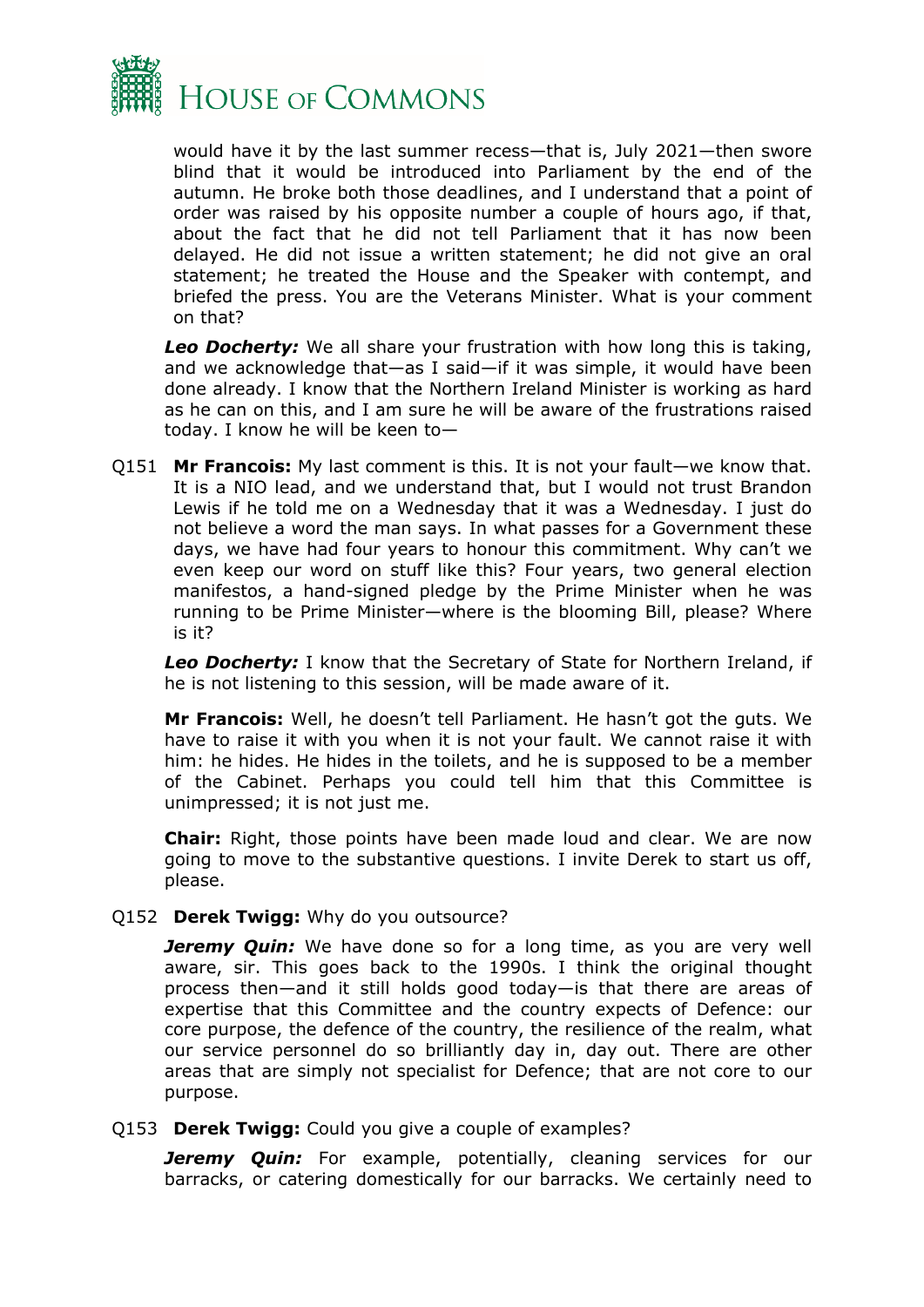

have the capability when we are on operations, but not necessarily domestically. Those are just two examples.

#### Q154 **Derek Twigg:** Is it all service operations?

*Jeremy Quin:* No, there are other areas where historically we have outsourced. AWE, the nuclear weapons establishment, was put under a unique structure and put into the private sector. I have since brought it back under MoD direct control. There are a number of IT systems that have been outsourced.

The overall focus has been making certain that people who are experts in it, and have got expertise in those areas, run those areas on our behalf. We hold them to account, but the belief is—and I think there is evidence that they are able to do that, adopting modern technology and more efficient processes, and are better able to do that than Defence.

Q155 **Derek Twigg:** Based on what you have just said, then, you can actually bring stuff back in house.

**Jeremy Quin:** Yes, we can. We have that capability; I am not certain how often we would wish to choose to do that. We are now, in many cases, on the third, fourth or fifth generation of contracts that have been outsourced, going through multiple re-procurements as they come up for renewal, and we look at them again and see whether the existing provider has done a good job, and competitively tender it. At every stage—Andrew will come in and add to this if he wishes—we look again at whether we should bring them in house.

I should say, in all fairness to the Committee, that for huge areas of our services, my expectation would be that, having been outsourced, they will remain outsourced. However, there are areas where we are not satisfied with the performance where we do bring them back in.

#### Q156 **Derek Twigg:** Which are?

**Jeremy Quin:** I can tell you two areas off the top of my head. I mentioned AWE; the other one, before my time, was that the management of the DIO was outsourced to Capita. We terminated that early and brought it back in house.

Q157 **Derek Twigg:** So currently, as we stand today, you have no areas of concern about outsourced services or contracts that you are currently considering bringing back in house?

**Jeremy Quin:** Today, looking over the whole of the principle of outsourcing, I do not have a problem with it.

Q158 **Derek Twigg:** That is not what I am asking. I am asking whether, as of today, you as a Department are considering bringing back in house any currently outsourced programmes or services.

*Jeremy Quin:* Bringing back into the MoD? No, not to my knowledge. Some guard services have been brought back in; that is something that has already happened, post-2018. It remains an option—every time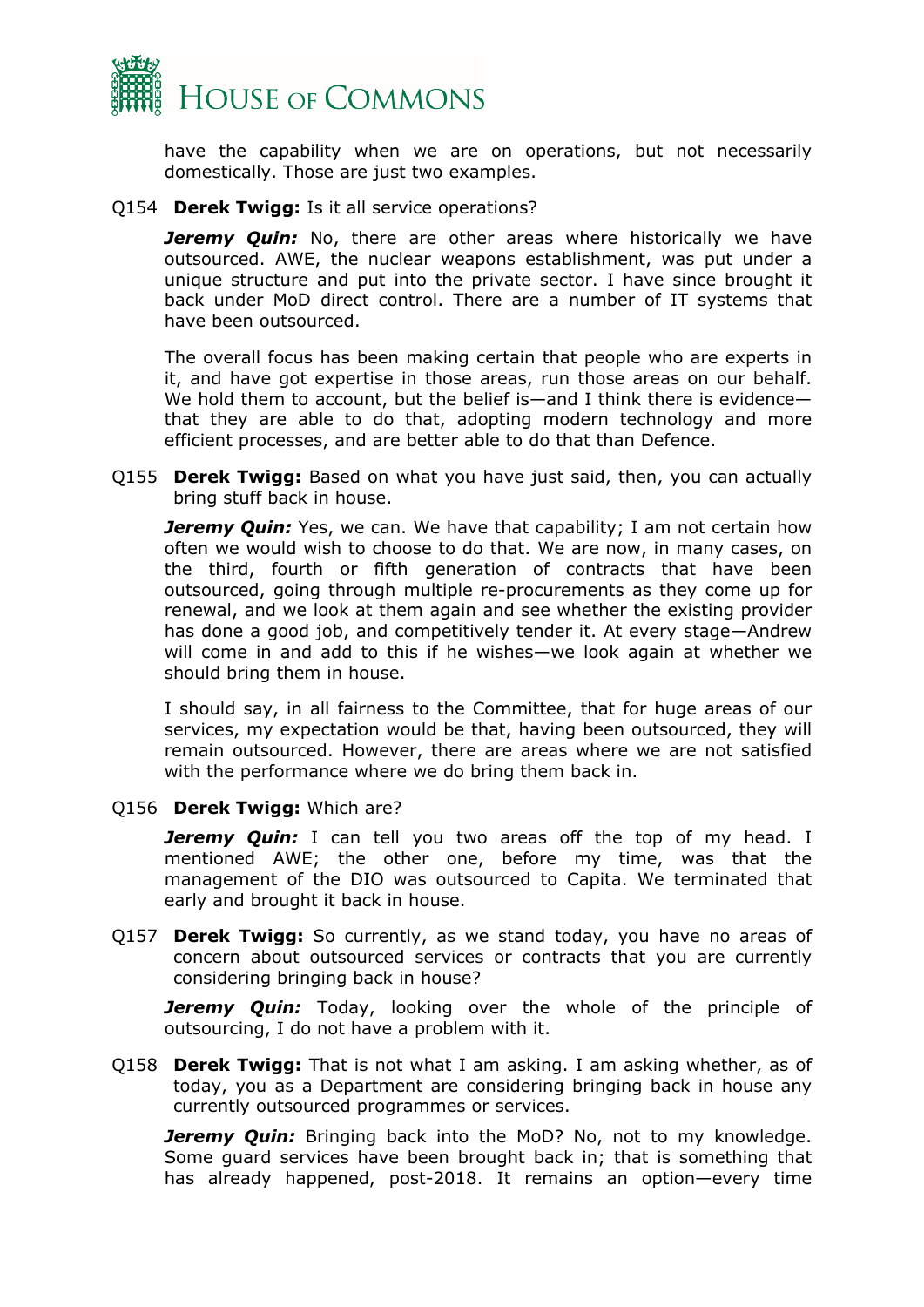

something comes up for re-tendering, we will look again at it—but I would not want to pretend to the Committee that there is some programme of looking into bringing stuff back in house on an orchestrated basis. By and large, we believe that outsourcing in the areas that have been outsourced has been a good approach. My colleague here is trying to get in; I am not sure whether there is something you wish to add.

*Andrew Forzani:* I am Andrew Forzani. My role in the Department is that I am responsible for all of the commercial staff—I run the procurements and also the commercial policies around this area. As the Minister says, it is on a case-by-case basis. The options appraisal that the Department goes through when it makes an investment decision, either a new service, a new contract or a replacement of an existing contract, will include the in-house option. The only live conversation that I am aware of is that in some of our IT provision, we are absolutely looking to bring some of those roles and skills back into the Department.

Q159 **Derek Twigg:** Can you be specific about which roles?

*Andrew Forzani:* Particularly some of the cyber areas.

Q160 **Derek Twigg:** Why is that?

*Andrew Forzani:* We call it service integration.

Q161 **Derek Twigg:** But why are you considering bringing them back in house?

*Andrew Forzani:* Because we have struggled to be enough of an intelligent customer, because we probably outsourced too much of that expertise in the past. It is a challenge to hold those suppliers to account, and I think we have realised that and are building that capability back into the Department. Some of that is just recruiting new civil servants, and some of that is bringing some of that expertise back from industry.

*Jeremy Quin:* Looking at the defence industry as a whole, this is an area where the country as a whole is really working hard to produce the personnel needed across the whole of the UK to provide these services. There are huge tranches of digital provision that we would not wish to bring in house—that we couldn't afford to bring in house, that it wouldn't be the right approach for us to do. We will get a better service by going elsewhere, but where we have expertise, it is particularly important. The largest area of in-house provision in digital is indeed in defensive cyber, where the bulk of it is provided by in-house provision from the MoD. It is areas like that—where we can see that we can ramp up our internal expertise so we can make certain that we are able to challenge our suppliers—that we would like to expand.

Q162 **Derek Twigg:** What is the size of the contract we are talking about? What is the cost of bringing that in house? There is concern—we will go into this in the next part of the Committee—that the battle is between value for money, in terms of saving money, and getting the good-quality service that we require. What are we talking about for this?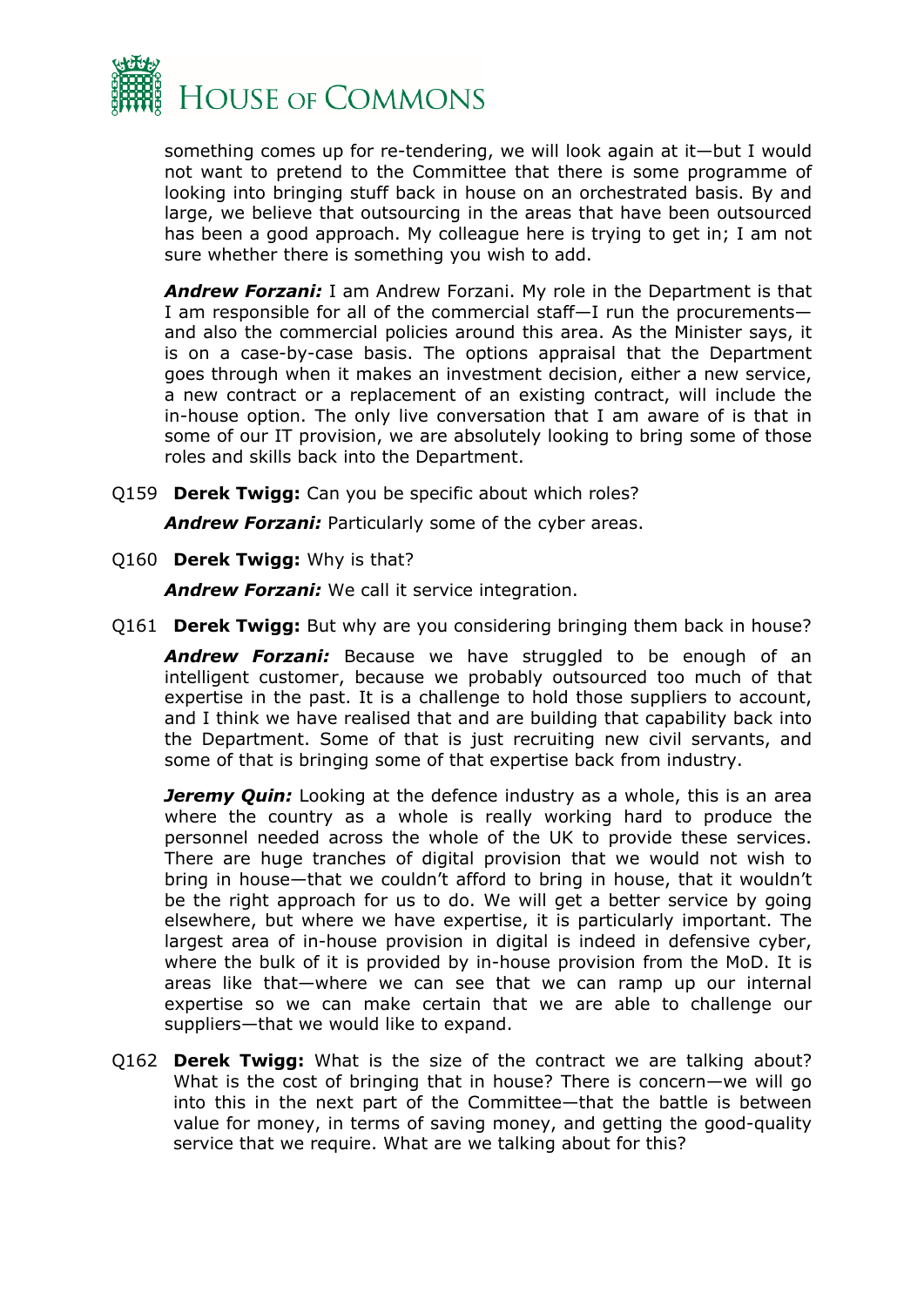

*Andrew Forzani:* On the IT side, these are relatively small numbers. This is not wholesale bringing services back in; this is particular skills and capabilities that are really scarce, as the Minister said. It is about having those back in the Department to better manage industry.

*Jeremy Quin:* Another example—this is more consultancy, rather than outsourcing—is that we are trying to build out the skillset we have in DIO to do more work internally, rather than having to go out to consultants. We would like to have more expertise in that area as well.

Q163 **John Spellar:** You talked about going to companies that have specialist skills, but is not one of the problems that we have a limited number of companies that are getting most of these contracts, and they do not have specialist skills? They are generalist companies. They are not actually bringing anything in particular to the table. I understand that, if you have a haulage issue, you go to one of the big haulage companies or logistics companies. I understand how that works, but many of these companies do not have that expertise. They come in and believe that they bring some great skill of management into it, but that claim does not seem to be evidence-based.

May I propose a separate and different question? You talked about catering as one service that is easy to contract out, but is not one of the problems that we must always face whether we also lose resilience in the process? In other words, we have occupations and activities in the UK for which we need people who have those skills also to be deployable. Therefore, if we replace all our troops—even though the troops may be less cost-effective on a narrow basis—the fact is, we cannot deploy those civilian staff overseas, especially not those who work for contractors. Are we getting that balance right?

*Jeremy Ouin:* DPV might want to come in on catering. We maintain military personnel who would provide that catering in the field and on operations. Clearly, Mr Spellar is absolutely right, that is a priority.

Q164 **John Spellar:** They have to be able to work here, because we will not have them deployed the whole time—that would completely disrupt their lives.

**Jeremy Quin:** We need to get the balance right and we need to ensure that we have sufficient. The DPV Minister may want to come in, but before he does, on the expertise, I wish there were volumes of companies providing service facilities to the MoD. Mr Spellar is absolutely right: there is a limited number of large companies that do that. We try to ensure that they are there, that they provide expertise and that they provide—Mr Spellar said it—management understanding, new investment and new focus. We also try to ensure that we can get competitive markets, by looking at regional solutions and by pushing them to use SMEs through their supply chains. We try to build up a larger number of companies and, in my experience, we have competitive tenders for these processes. It is not a completely dry well. On catering, DPV might well want to talk about where we are on ensuring that we have that capability.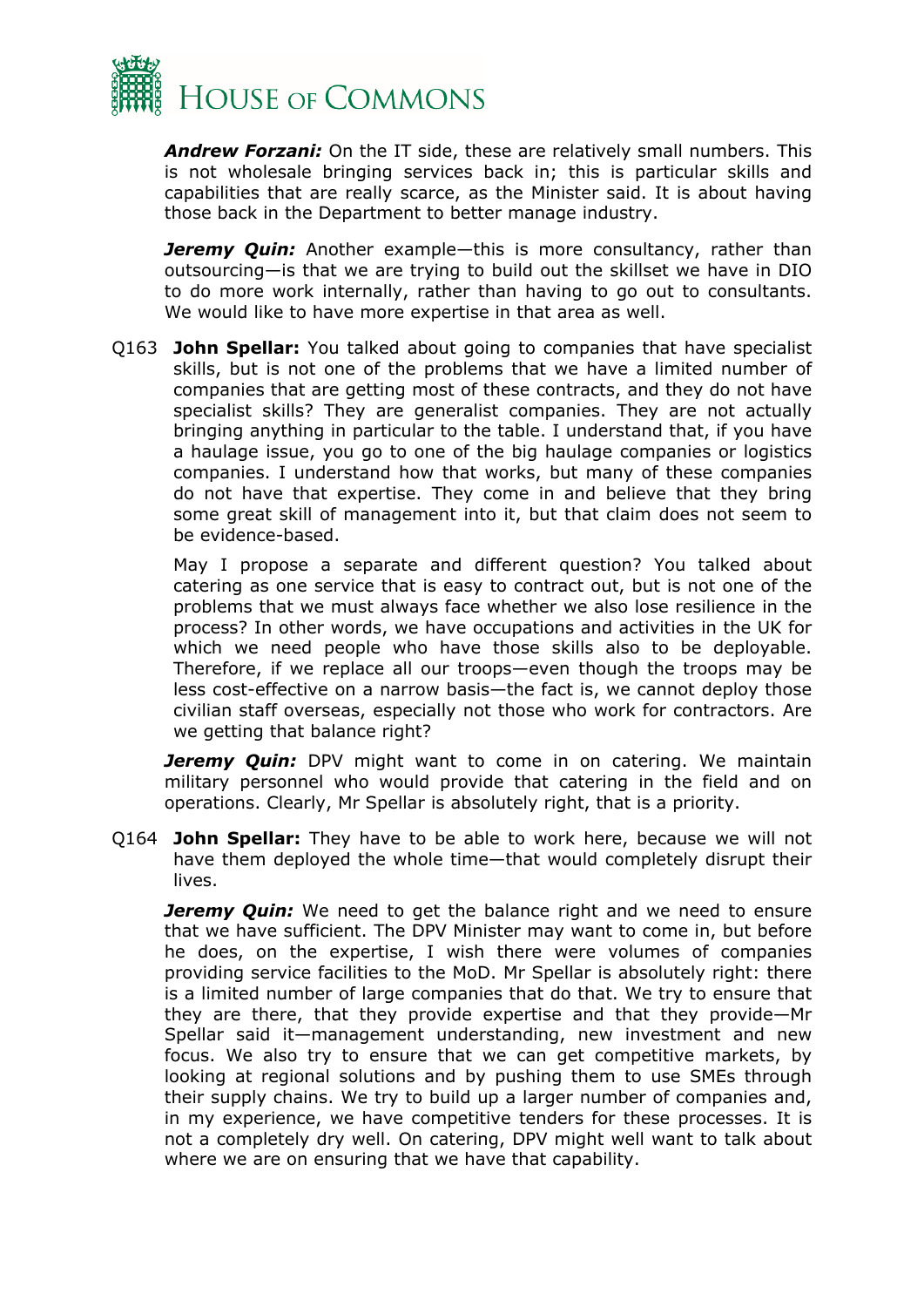

*Leo Docherty:* Thanks, Jeremy. You are right to suggest that it is a blended approach whereby it is necessary and useful to have a core of operationally deployable chefs to fulfil the military requirement, but using those sorts of people to fulfil our domestic catering obligations right across the Defence estate from Aldershot to every corner of the country would be unnecessary. That is why we have a blended model. By and large, in my experience, subcontracting catering across the Defence establishment has been very positive. The blended approach has demonstrated success.

Q165 **Dave Doogan:** Before we move on, Mr Quin, although you have not been in post for the whole time, in the 13 years of outsourcing and privatisation of functions that were formerly a feature of the Ministry, are you content that now, institutionally in the MoD, there is sufficient understanding and weighting of the difference between value and price?

**Jeremy Quin:** May I ask how you would define that? I hope what you mean, Mr Doogan, is, do we really ensure that we are getting an overall package, not just going to the lowest common denominator on price?

#### **Dave Doogan:** Indeed.

**Jeremy Quin:** I would on that. I have seen circumstances where we have rejected lower-priced bids because we do not believe that they will meet the key user requirements that we require. We are absolutely hard over on ensuring that people, having bid on a certain specification, deliver on that specification.

The third thing I will say is that under the PCR regulations, the 10% minimum social value is now applied, so it is absolutely baked into the contract. I welcome this, and I know the Committee does. Even if I thought we had lost the capability of seeing the wider context, we just can't. It is part of that tender, and the companies tendering need to know how they are going to address our 10% on social value and how they are going to add value to the communities beyond just price. I really hope we have got that covered.

Q166 **Dave Doogan:** Good. Consistent with that ambition then, in terms of the finances, are you sticking with fixed, on-station resources that are civilian roles, not deployable resources like catering? They were civil servants but are now being outsourced to a private sector operator. That produces invariably a saving for the Department—it is certainly meant to. It is a zero-sum game. Where does the burden of that saving fall? Does it fall on the contractor, who is making a profit? It should be making a profit; there is nothing wrong with that. Does it fall on the people and their terms and conditions? Who picks up the price for the better value?

*Jeremy Quin:* It has been a long chronology on this. I can probably guess where Mr Spellar and Mr Doogan were heading. When they started back in the '90s with the first generation, there were significant savings made by outsourcing. The discussion was around 20% as the MoD shifted to new providers. As I said, we are now three, four or five generations in in terms of changes. The tension comes from the tender process, in which companies have to work out for themselves how they can provide the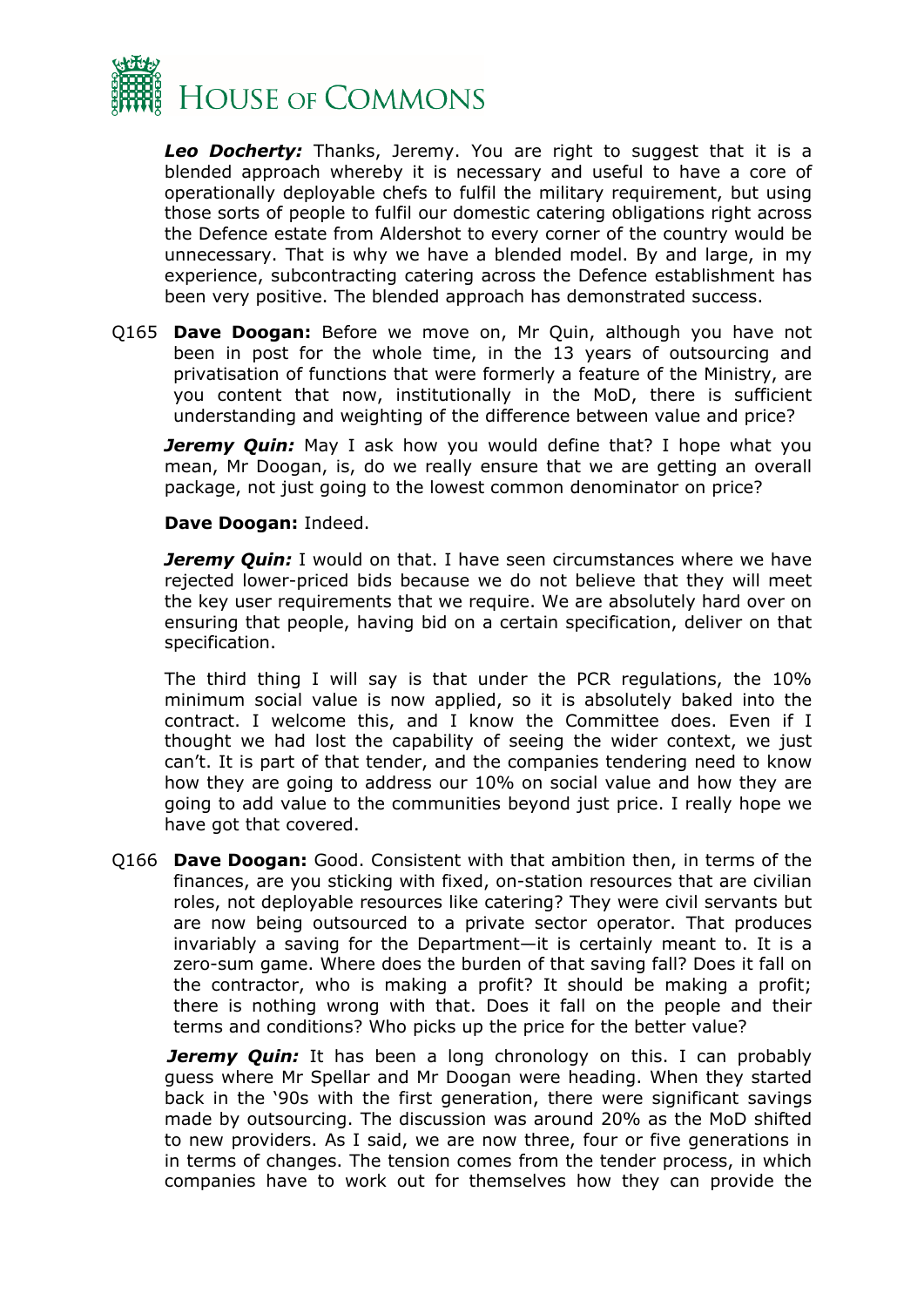

value of the proposition alongside the cheapest price possible. We get a sense through that competition process as to where we can drive the pricing levels to, consistent with the performance, so it very much does come through that tender mechanism. We then follow up with them and ensure that they meet the KURs.

Q167 **Dave Doogan:** I will move on. Clearly, the Ministry's footprint is right across these islands. You necessarily then have establishments that are in devolved nations and located within large urban council and large English county council areas. How do you ensure that your subcontractors deal appropriately with these other authorities?

*Jeremy Quin:* There is a point I should have made on your last excellent question, which should not be left unsaid: there are occasions when a new contractor can make investment and therefore deliver the services more efficiently. We may get on to this later on a particular subject. They take the workforce on with TUPE, and these days, I am glad to say, with the new civil service deal the pensions come with that as well. It is simply a matter of how they can make those tasks more efficient. I am thinking of warehouse distribution and other roles where they have achieved that. But that was really in answer to your previous question.

In terms of interaction, we would always expect them to act appropriately with local government and the DAs. The nature of that involvement will vary according to the nature of the task. I suspect we may well get on to Defence Fire and Rescue later on, and I would expect it to have a very strong interaction with the local fire provision. In other areas there may be a much lesser interaction. If it is catering, I sincerely hope they are not in regular contact with environmental health. It does depend on where we are.

Q168 **Dave Doogan:** Dealing with civilian authorities—say, for example, Police Scotland—you and I both know that there is regular dialogue where there needs to be between the MoD, armed forces and Police Scotland. Is that left to luck, chance or the professionalism of the mutual organisations, or is it written in somewhere?

*Jeremy Quin:* I know what happens in practice, and Mr Doogan probably does as well. For example, at Faslane there are very regular meetings in which the base commander brings together all the service providers—be it Police Scotland, Scottish Fire and Rescue or others—in a regular series of interactions. I would absolutely expect of our outsourced providers, who are expected to be part of them, that it is inherent in their contracts that they are leading into that and being part of those processes.

- Q169 **Dave Doogan:** There is a big difference between an expectation and an explicit requirement, though.
- Q170 *Jeremy Quin:* My expectation is that there is an explicit requirement. **Dave Doogan:** That's handy!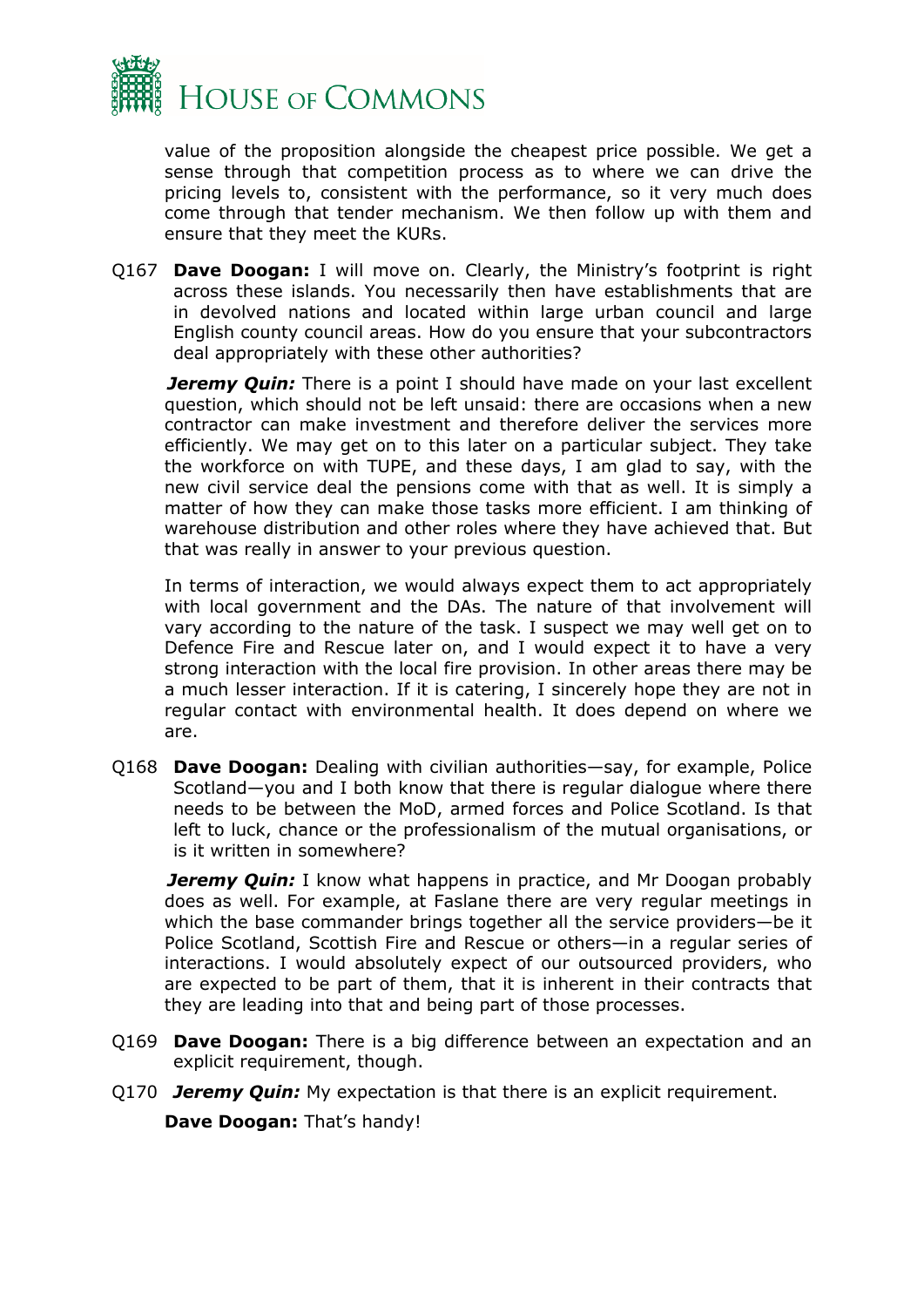

*Jeremy Quin:* I cannot promise that—I have not read the contracts unless Andrew can confirm that, but I would absolutely think that they would be expected to do that as part of the contract.

*Andrew Forzani:* I would think that it depends on what the service is. There will be some services delivered by the private sector where the Department actually has not outsourced some of that regulatory authority. They still might be the client, and they would still maintain those relationships with devolved Administrations. There will be other types of services where it has been completely outsourced, and then we would expect the contractor to take the lead in those relationships. If they have taken on some kind of statutory duty, that would be reflected in the contract.

Q171 **Dave Doogan:** Despite your clever last answer, I am still concerned with the use of the word "expect", rather than "require".

*Jeremy Quin:* If there are specific areas you would like us to check, we will come back to you. My difficulty is that there are so many different areas where we have outsourced, so which particular areas? We could be more granular, if that is helpful. If there is a list of what you would expect in these areas, we would happily be able to look into that for you.

Q172 **Dave Doogan:** I think we will move on, Chair, but if you want to reply to the Committee with further information, it is in the areas of local authorities, whether fire and rescue, police or councils. It is those types of things: not like environmental health, but significant issues of public safety.

*Jeremy Quin:* This would clearly be in relation to fire, obviously.

*Alastair Johnstone:* Yes, in relation to the defence fire and rescue project, it is explicit in the contract. It is in the operations management plan, which is schedule 14, annex N.

**Chair:** Thank you, David. Sarah, did you want to comment on this one?

Q173 **Sarah Atherton:** Yes, just to chip in on the back of David's question. For example, in Faslane, are there joint exercises between defence fire and Helensburgh fire brigade?

*Alastair Johnstone:* Yes, there are joint exercises between Scottish fire and rescue and Capita fire and rescue, the on-site fire and rescue service, which also incorporates the wider management tier within Faslane and the emergency response for that site.

*Jeremy Quin:* And the Royal Navy firefighters themselves, who obviously have a key part to play.

**Sarah Atherton:** Of course. Thank you.

Q174 **Chair:** Minister, we spend a lot of time talking about money and value for money, and then how you can best spend it. You will be aware that the National Audit Office and the Public Accounts Committee have concerns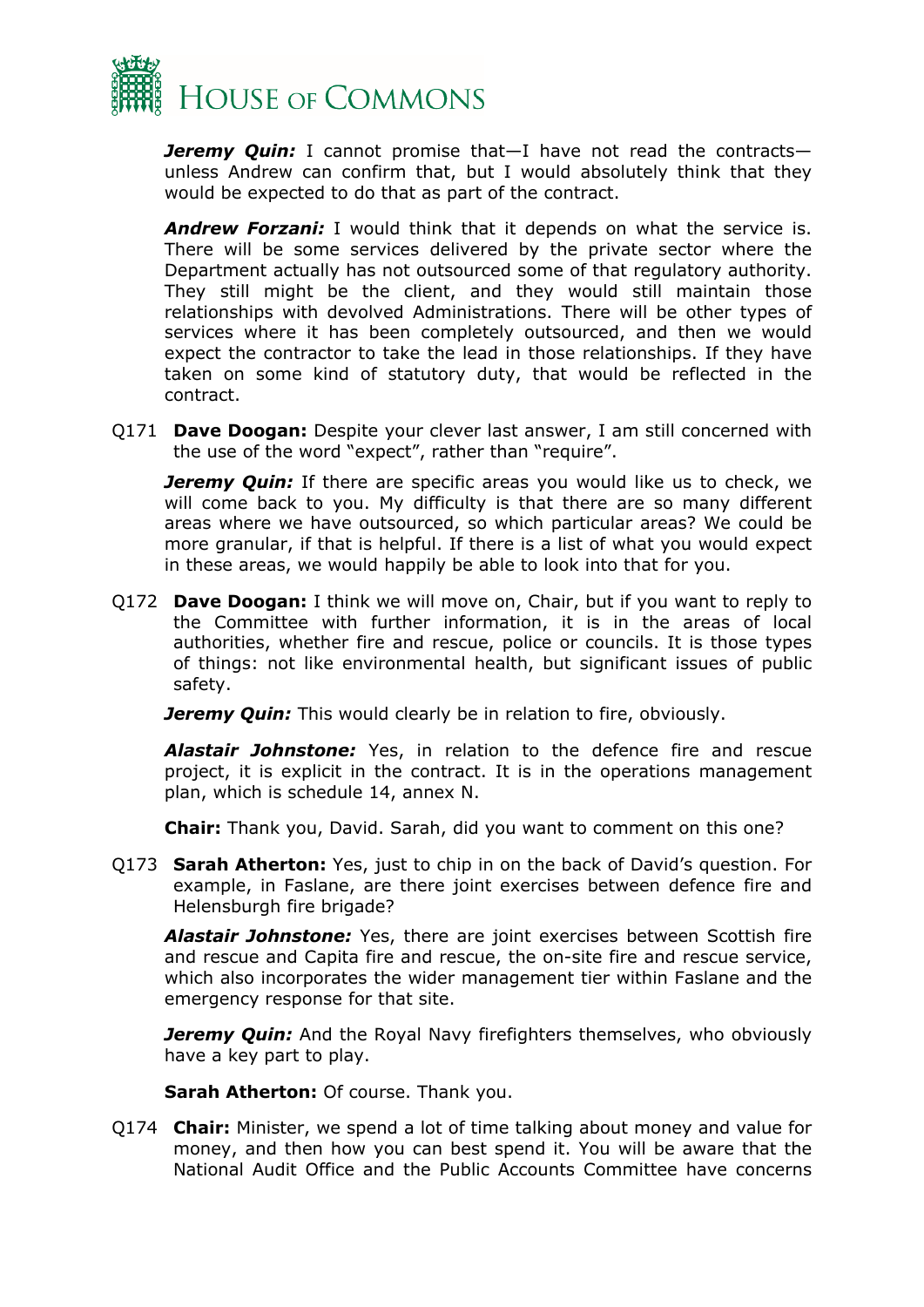

about some of the contracts and getting best value. Can you say what enforcement mechanisms you have—what checks and balances are in place—to make sure that when you provide these contracts, they are meeting the standards that you expect?

*Jeremy Quin:* I can, but Andrew might do that more professionally. Do you want to run through that?

*Andrew Forzani:* I am happy to start, Minister. It is fairly common in all of our contracts for the outcomes of the services to be against key performance indicators—particular outcomes of services and milestones so there will be some clear schedules of what is the output of the service that is in the contract and what we are paying for. There will be mechanisms in there, so regular reporting against those standards; then if standards, outputs or milestones are not met, our first course of action is usually to withhold payment until services are delivered correctly. I have quite a lot of examples of where we are doing that at the moment.

If services are not rectified, or it cannot be rectified, then those are payments that we would withhold and the contractor does not get them. Some of these ancillary services that we are talking about are very low-margin industries, as you are probably aware: if we start to talk about soft facilities management, it is pretty common for them to bid on only about 3.5% as their profit margin when we see the initial bids, so if you are then withholding payment against performance, it does actually bite. If that still does not resolve issues, we have liquidated damages that can add up, and contracts will have mechanisms whereby you can take so much off a contractor up to a certain level. Often, that is capped at the profit level that they are due to make on a contract.

If all of that still fails after a period of time, then of course, we are into "Are we looking at putting the contractor into default or into termination?" The Department has terminated contracts in the last few years for poor performance.

Q175 **Chair:** Or because the company has gone bust. You could reply to that, but I see you just looking at me, so—

*Jeremy Quin:* I am not certain technically whether we would be putting them into default or whether they would be putting themselves into default, but you are quite right: there has been one example of that that I am aware of.

Q176 **Chair:** Let's go to a specific one that I discovered when I was sitting in Leo's shoes. The very first question you were asked was, "Why do you outsource?" Of course, the alternative is to do the work in house. A huge amount of expenditure was poured into an in-house IT system, for HR purposes, for armed forces personnel, and the reason why the in-house model was chosen was that it was cheaper than going to Siemens, Serco or another big company that would have charged more but would have, I presume, delivered on time and so forth. Evidently, it was beyond the scope of the code writers and digital capability of the MoD, so we spent the money internally, and it was millions of pounds. We then had to cut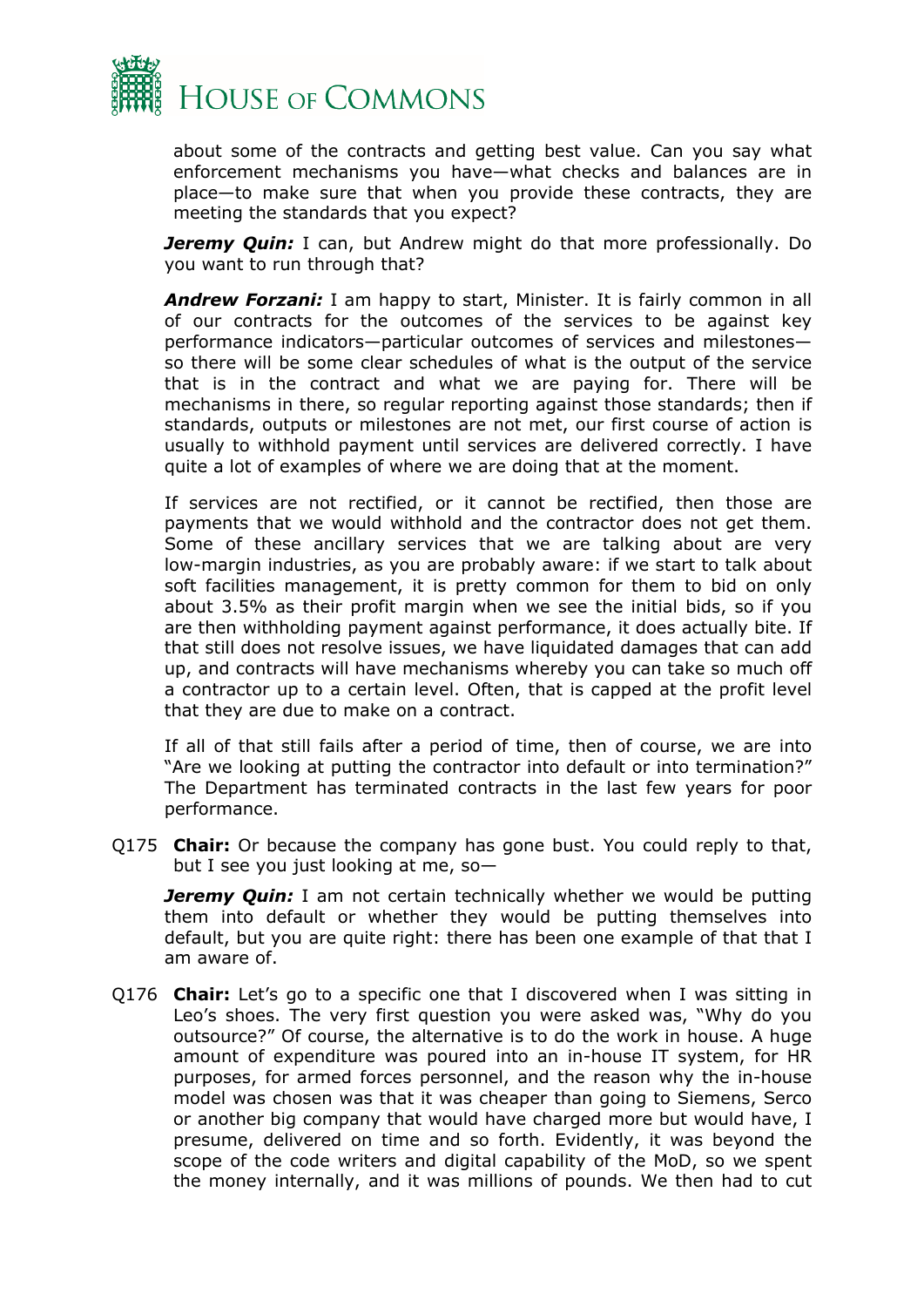

the programme and outsource at the same time. When I asked, "Why didn't you just outsource straightaway?", they said, "We didn't have the budget." There wasn't a wise owl, sitting above this, to say, "This is going to cost us a lot more money in the longer term. Let's make the case to spend the money now."

*Jeremy Quin:* Mr Chairman, if the point you are making is—I think it is that in those circumstances where we decide to prime things ourselves, we have to make damn certain we have the expertise to be able to deliver it, I would agree with you in spades. I have seen other examples where it seems the cheap option to say, "We'll bring it in house; we'll do it ourselves." Actually, it is not just the cheap option; there are, in many cases, really good reasons why you want to prime it, own the IP and control it—there are good reasons. But you have to make certain you have the in-house expertise, and I am not convinced that we always have when we embark on that journey.

**Chair:** To give a detail to show that this was not considered, it was given the Greek mythological name of a character that eventually ended up very dead anyway, so it was not well thought through on all sorts of levels.

Q177 **Mr Francois:** On the procurement point, this Committee has been highly critical of waste in procurement. The Public Accounts Committee described the MoD's procurement process as—their word—"broken". The Infrastructure and Projects Authority went through your 36 top programmes. Not a single one of them was rated green—that is, on track on time and cost. All we seem to get is that you are in denial that you even have a problem. Do you accept, once and for all, that your procurement process, as the PAC argues, is broken?

*Jeremy Ouin:* We respect what the PAC says. We will go back to them formally, as you would expect us to do. Mr Francois is absolutely right in terms of the number of green projects: there are green/amber projects, but there were no green projects at that time. The number of red projects we had was not dissimilar, in terms of proportion, to the rest of Government, and we are asking people to do extremely complex projects when they come up with equipment for the MoD. Are there things we can do to improve? Certainly. Are there specific areas that we are focused on improving? Yes, there are. We will go back to the PAC. Overall, to describe it as broken I think is unfair and—

Q178 **Mr Francois:** There have been 13 formal reviews of defence procurement since "Learning from Experience" after the Nimrod debacle in 1986—that's the first Nimrod debacle, not the second Nimrod debacle. There have been 13 formal reviews, yet the PAC says your procurement process is broken. All you ever do is make the same waffling excuses, and the programmes still run horribly late and over cost. When are you actually going to do something muscular to change it?

#### *Jeremy Quin:* Not all—

**Mr Francois:** Thirteen reviews!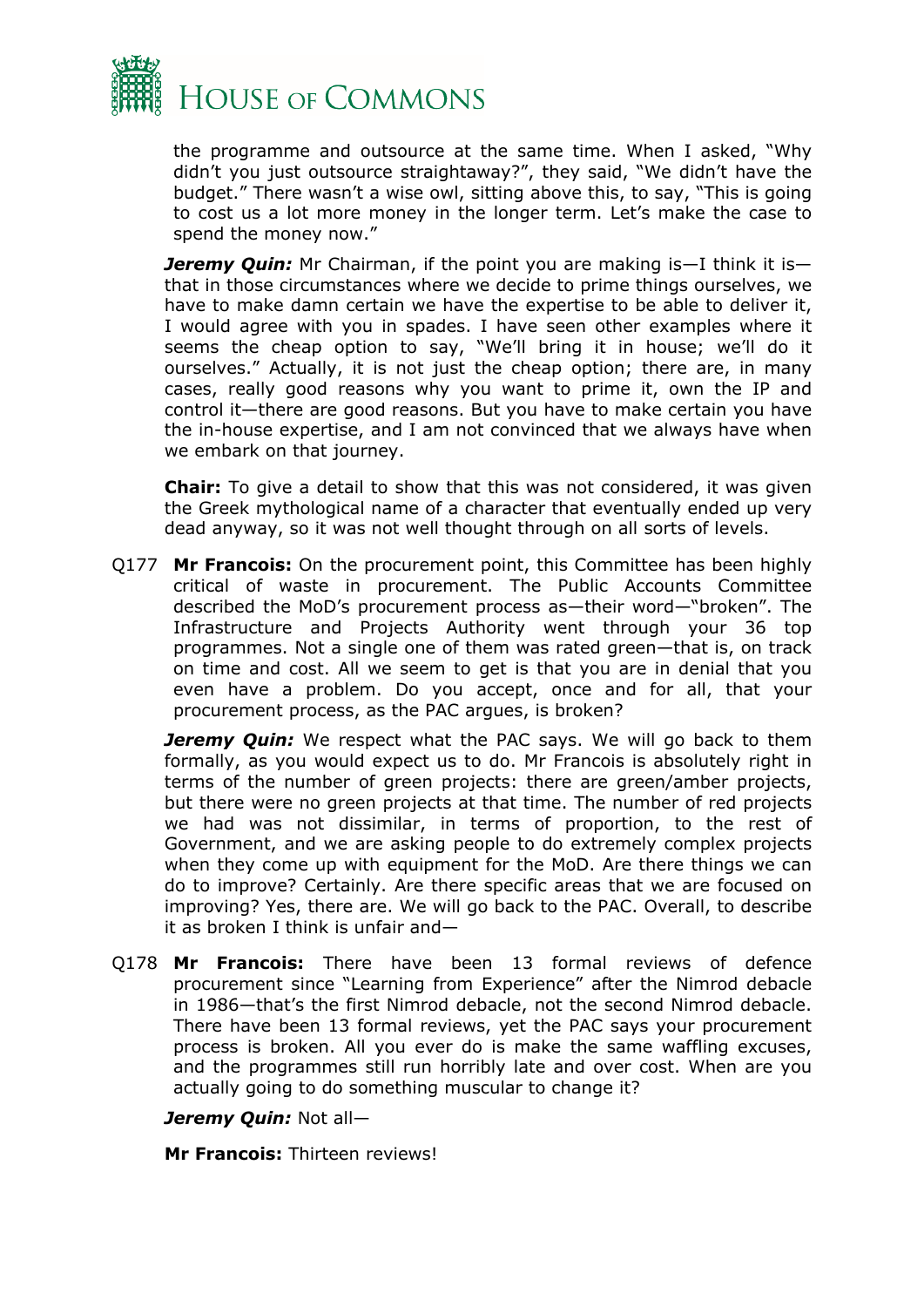

*Jeremy Quin:* Not all projects, as I am sure Mr Francois appreciates, run over cost or over time. Indeed, 80% of projects are within the cost envelope set in the main business case. As the PAC identified, there is a big difference between a rough order of magnitude when someone first thinks, "Let's build an aircraft carrier"—that's a bad example, but a happier one under the last Government—and then someone actually taking through the main business case to prove it and saying, "This is what the costs are going to be." In recent experience, those costs estimated in the main business case have been far more proximate to the actual result.

Q179 **Mr Francois:** You're not even listening to me—you're not even listening.

#### *Jeremy Quin:* No—

**Mr Francois:** You're not. So let's find a specific example. Capita. DIO—a basket case, known as "DI no" throughout defence because they're so useless. You brought Capita on as a strategic business partner, and then you sacked them. Why did you sack them and how much did it cost?

**Chair:** This is Sarah's question.

Q180 **Mr Francois:** Okay, I'm sorry, but in that case—recruitment. That was a disaster. There was a 10-year recruitment contract with Capita. You missed the recruitment targets seven years out of 10 during that 10-year contract. You broke the back of the British Army while you were doing it.

**Chair:** This is Sarah's question, so can I ask you to answer Mark's important point and then we will hand over to Sarah? Is that alright with you, Mark?

Q181 **Mr Francois:** My apologies to Sarah, Chair. Now you have just given them a massive fire and rescue contract. Why do you keep employing the people who cock up again and again?

**Chair:** Mark, this is exactly Sarah's question.

Q182 **Mr Francois:** All right, my apologies. But you can answer me; I am here. Why?

*Leo Docherty:* Do you want me to take recruitment to start with?

**Jeremy Quin:** Yes, and then I will take the DIO, and then we will take Sarah's question.

*Leo Docherty:* I think we accept a lot of what you say, Mark. When it comes to recruitment, however, it is important to reflect that there was a hefty fine imposed on Capita. Andrew can give more technical detail on that.

After a number of painful years, we are now in a very good place. There are various reasons and ways in which we might attribute the blame. It is deeply regrettable, but we have to keep in focus the fact that Capita were fined. By working together, through collaboration between the armed forces and General Urch, who really got a grip of this—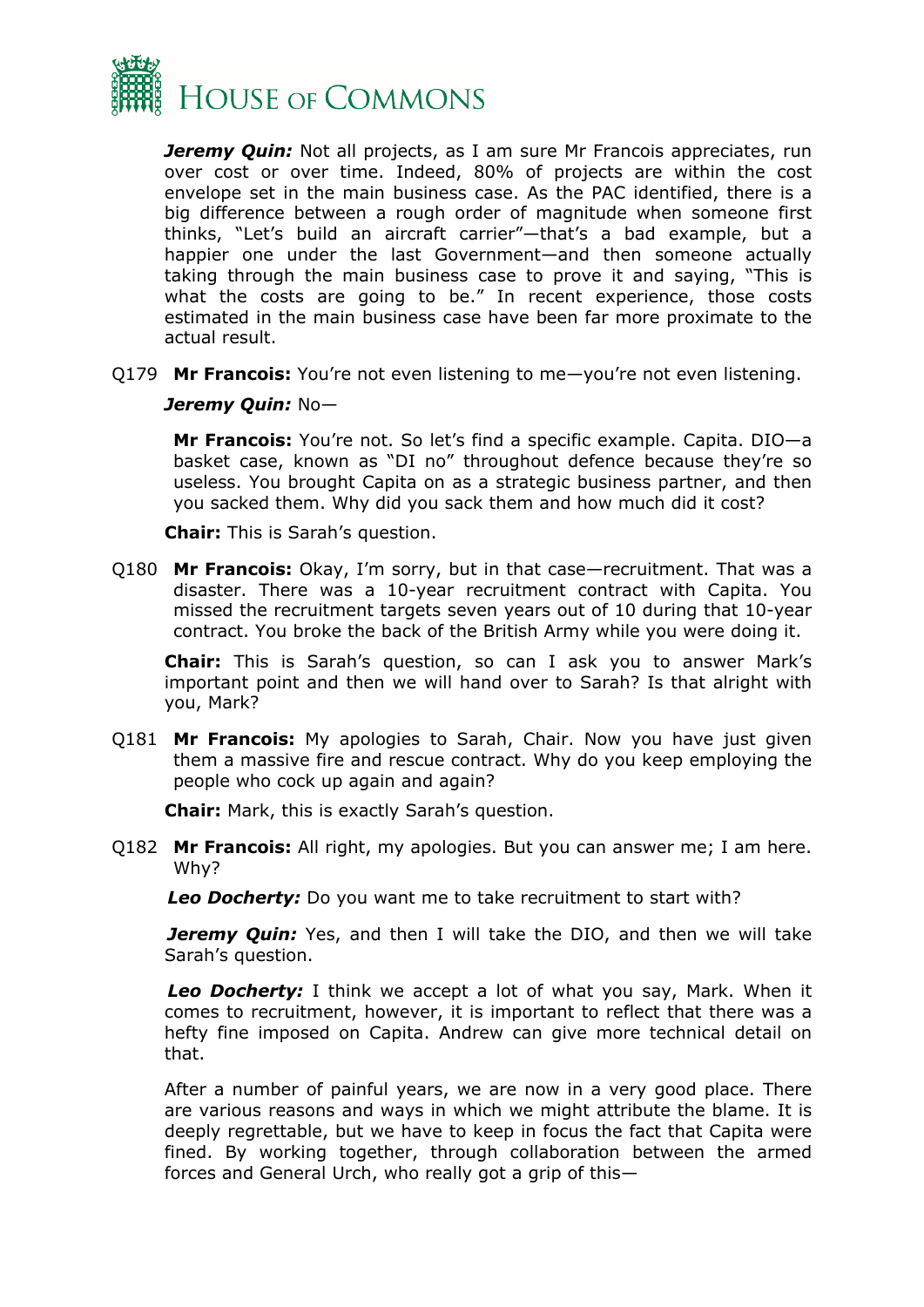

#### Q183 **Mr Francois:** Are you saying that Tyrone fixed it?

*Leo Docherty:* Yeah, he fixed it. That was a good collaboration, and we are now in a good place. Andrew may want to give technical detail as to—

Q184 **Mr Francois:** I will just have one more quick go, and then I will defer to Sarah. You sacked Capita from the DIO contract, because they were plainly useless. I would still be interested if you could tell me, Sarah or anyone how much money you wasted when you sacked them. You then heavily fined them on the recruitment project. So, they get fired once and fined twice, and then you give them a massive plummy contract on Defence Fire and Rescue. To two people having a drink in a pub, that is mad, isn't it?

*Andrew Forzani:* I do not know whether the Committee is aware that under the public procurement regulations that we have to follow when we are spending the money, because of the equal treatment of all suppliers across the EU, it is incredibly difficult to disqualify a supplier for poor past performance.

**Mr Francois:** But we are no longer in the EU.

*Andrew Forzani:* But these contracts were all laid out under the old regime, and the current regime is still the same. It is going to be changed during this Parliament, I believe—

**Mr Francois:** Yeah right. We can do that after we have done the legacy Bill.

*Andrew Forzani:* When you evaluate a supplier's proposal, you cannot actually score them down for poor performance on another contract. That is just the way the regulations are written.

Q185 **Chair:** So, each contract is taken separately, on its own merit, and you don't look over your shoulder to look at what has happened before.

**Jeremy Quin:** Chairman, that is currently the case, but Andrew is absolutely right that this is an area that we are looking to address.

Q186 **Chair:** Are you going to advance this? It doesn't make sense.

*Jeremy Quin:* This is something we are looking at very closely, from the point of view of how we amend those regulations.

Q187 **Mr Francois:** If I sold you a car that didn't work, and then I sold you another car and that didn't work, would you come back and buy a third car from me?

*Jeremy Quin:* The only thing that I would say is that Mr Francois is drawing two very different circumstances. DIO was a disaster. As a result, we decided—I say we; it was probably around your time, Mr Francois—

**Mr Francois:** No, no, no, no. You are not going to play that game.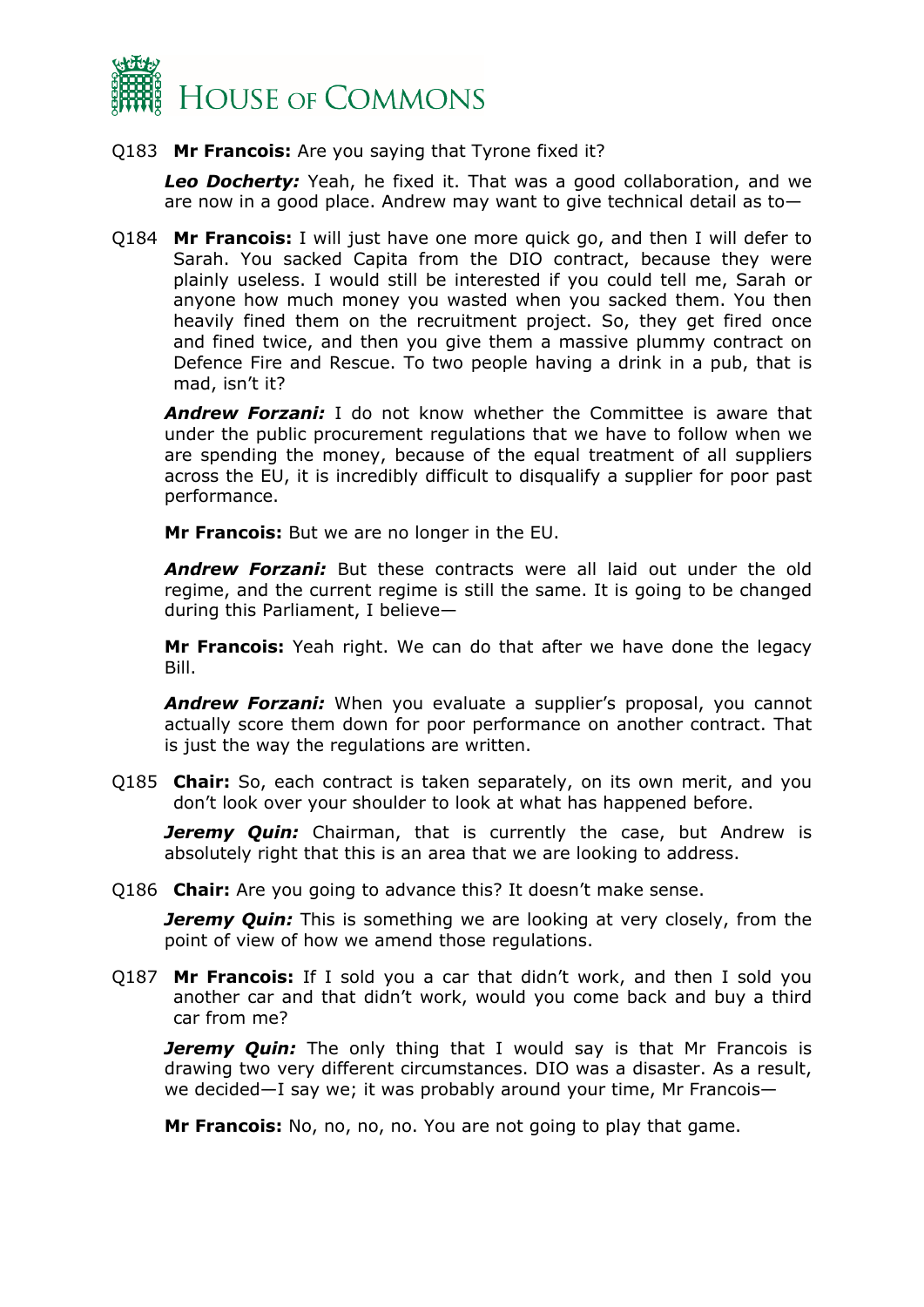

*Jeremy Quin:* I don't know who it was, but a wise decision was taken to try something different and to bring in a private contractor, to see if they could manage the DIO.

**Mr Francois:** Jeremy, I did one in the first place. They were sacked long after I went. Don't play that game with me.

*Jeremy Quin:* I am not playing any games.

**Chair:** Please, this is Sarah's terrain. We have the agreement, which Mark has teased out, that an upgrade in the legislation is required. It does not make sense and it needs to be reviewed.

Q188 **Sarah Atherton:** That is really sensible and good to hear. May I retreat slightly to the outsourcing of the contract of the Defence Fire and Rescue Service? Serco launched a legal battle against the MoD in 2018 over that contract process and, if I am correct, won a £10 million settlement. Then, Serco won the 12-year contract to supply the Defence Fire and Rescue Service, at a price tag of £525 million.

Since August 2019, Capita's empire has been building and it now serves 54 bases in the UK and abroad. Mark has eloquently detailed my first question, which is very relevant, but how do you assess Capita's progress to date?

*Jeremy Quin:* On this particular contract or the fire services?

**Sarah Atherton:** The fire services.

*Jeremy Quin:* We should bear in mind that Capita have been running the national fire college since 2013, and it is the centre of excellence for much of the UK—other colleges are available. They have a degree of expertise. They have been putting in place their risk-based plans with establishments throughout the 54 sites to which Sarah refers. I don't know whether either the deputy chief fire officer or Mr Forzani would like to make any comments about how we feel that they are bedding in.

*Alastair Johnstone:* Certainly. We are moving through at the moment. We have gone through the mobilisation and migration phase, and we're coming towards the end of transformation, so there has been an awful lot of activity ongoing at this point in time. Capita have met their key milestones as they've moved through. We have quite a robust performance monitoring system in place where we monitor Capita on a monthly basis against the key performance indicators. There are six KPIs and 34 performance indicators. They are regularly checked on against those to ensure that they are meeting the service that we asked for.

Q189 **Sarah Atherton:** So you are happy? There are no warning indicators.

*Alastair Johnstone:* At this point in time, yes, we are content.

Q190 **Sarah Atherton:** Can you confirm whether Capita are now running an integrated risk management and planning process, which is expected to reduce the number of employees? How does this share gain policy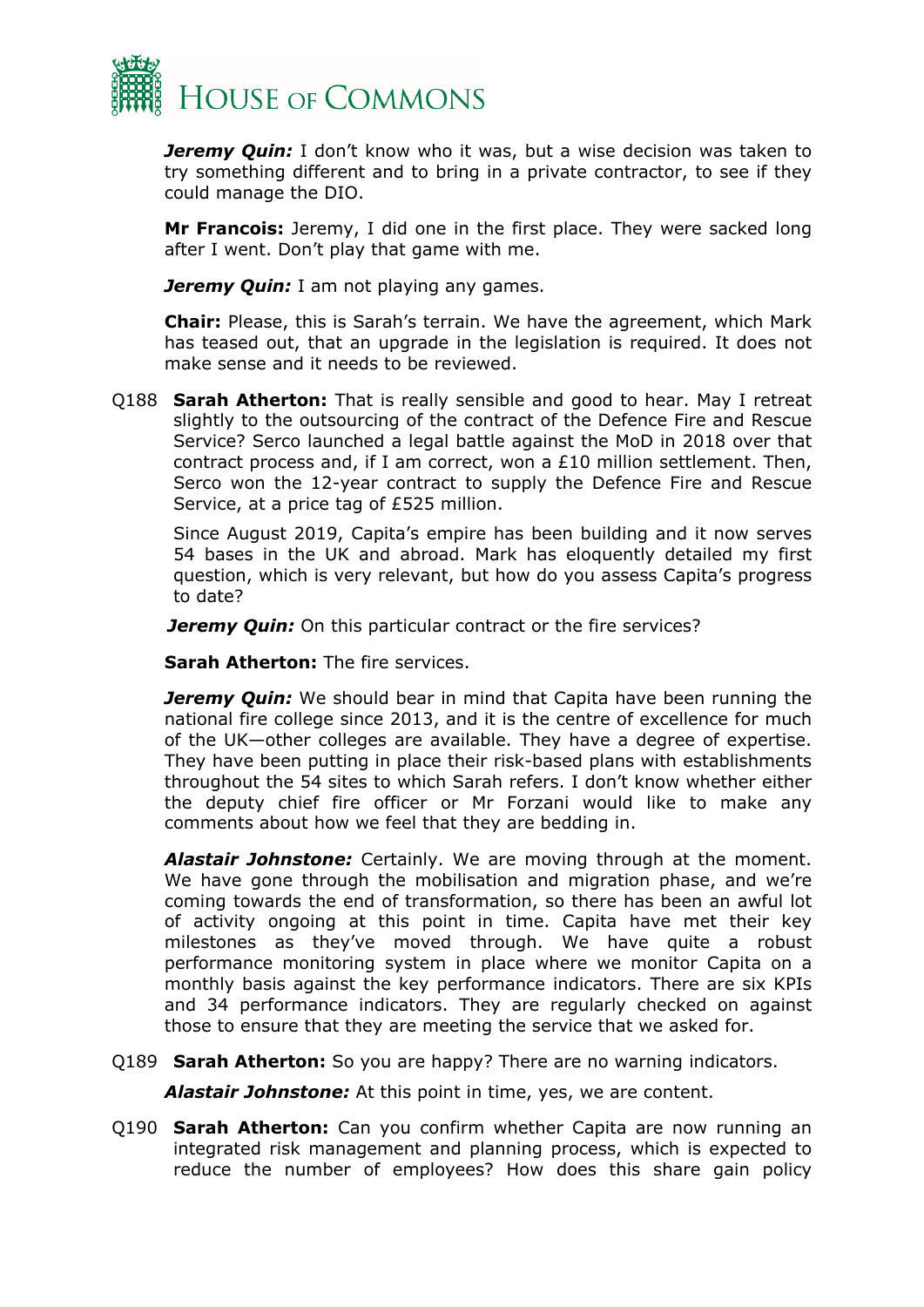

influence that?

*Alastair Johnstone:* The integrated risk management policy that they're running—I can set the process out for you as we move through it—is based on defence needs. Defence Fire and Rescue acts as the intelligent customer with heads of establishment to set the defence critical infrastructure that is required to be protected. Then we develop what is called credible worst cases. These are scenarios that are credible but would also tax the fire resources. Capita then provide the solution to that, looking at the prevention element, the protection element and the response element. When that comes back into MoD, Defence Fire and Rescue evaluates that to see if it is appropriate or not, and we then go to the head of establishment, who is the risk owner, for sign-off. This is based on criticality, and cost does not come into it at this point in time. Indeed, we have had some IRMPs that have increased manpower levels, rather than reduce them.

Q191 **Sarah Atherton:** So you do not anticipate any redundancies on the back of that?

*Alastair Johnstone:* I am not saying that I do not anticipate any redundancies. I am not aware of any at this moment in time. I know that there are some movements up and down with regards to manning levels across the service.

*Jeremy Quin:* It is fair to say, is it not, that they bring in 128 vehicles? New vehicles and new PPE are being delivered. That might deliver some efficiencies in a better service, and what I am told is that personnel can be safer inside the cab, so there is a legitimate reason why that might mean that you need fewer people, but this is done site by site. In some cases, sites have increased their personnel.

*Alastair Johnstone:* Yes, you're quite right there. As new technology has come in—this is not tied to defence either—it is common practice in the fire and rescue industry across airfields that where larger vehicles come in that have remote monitors and controls from inside, you no longer need that firefighter on the roof. That allows you to release manpower.

Q192 **Sarah Atherton:** How does this share gain policy influence any decision making? How can that be good for value for money and quality of service, which David touched on at the beginning?

*Jeremy Quin:* I am going to make a very bold statement. As for the plan that will be put in place, it is part of the contract to make certain that we have a good worst-case-scenario-based plan for every site. I have spoken to a base commander on this, and if you're running one of our bases, one of your prime preoccupations is safety. In practical terms, as for the idea that Defence will be going out of their way to try and save a small amount of money at the cost of safety by getting some gain share—I think it is 47.5%—my genuine gut instinct, having spoken to a base commander, is that I really don't think that that is something that we need to be worried about. I really don't think any base commander is going to prioritise saving a bit of cash for Main Building against the safety of their personnel.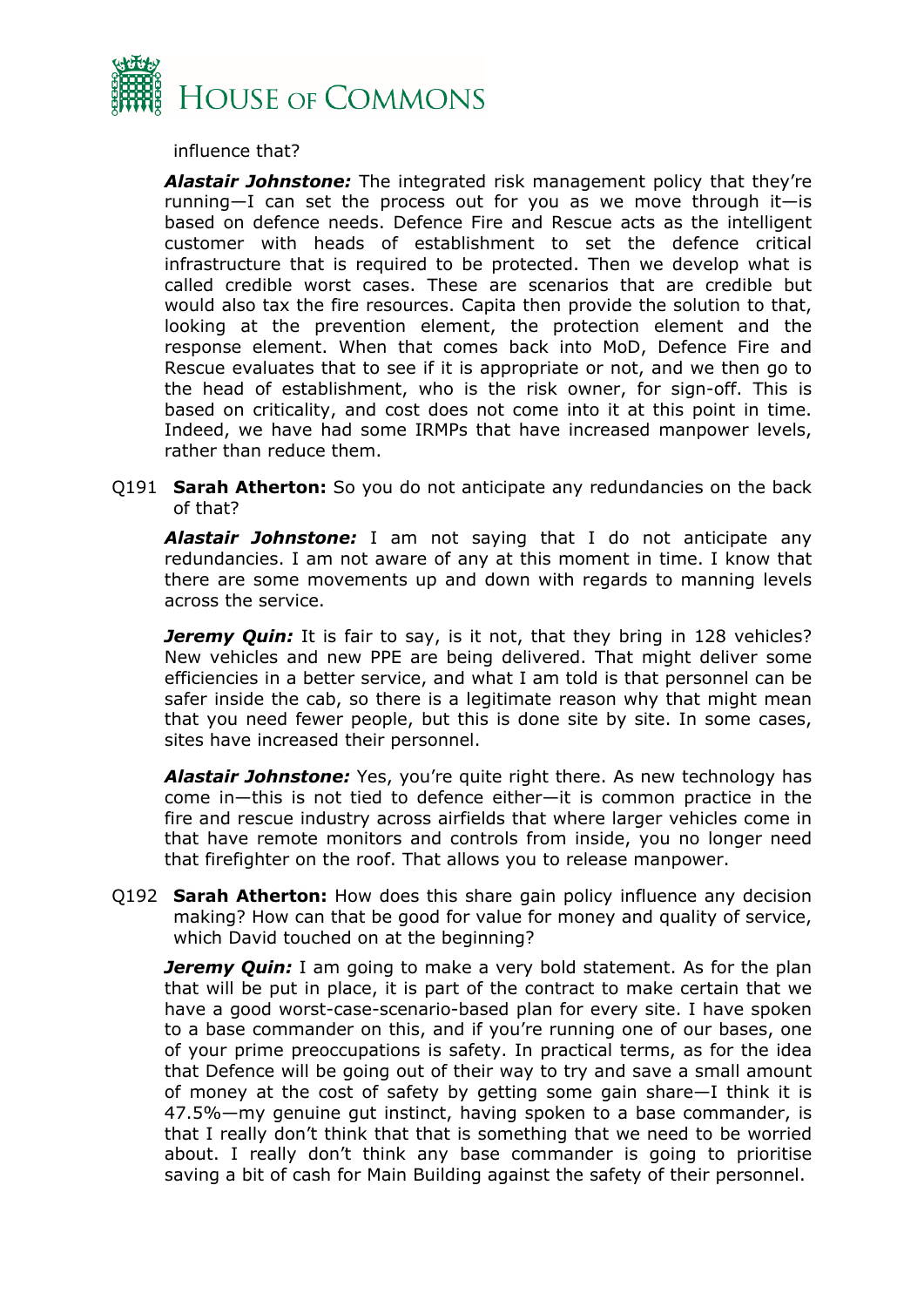

**Sarah Atherton:** Thanks Minister.

Q193 **Stuart Anderson:** My first question goes to Minister Quin. You spoke about multigenerational contacts being outsourced for many years. Not specifically on them—from what I can gather, you are not looking to bring them back in house—but when you look at other services or requirements that you have and when you decide to outsource them, what discussions do you have with the trade unions?

*Jeremy Quin:* Just to be clear, it is not inconceivable that other things could be outsourced. There may be options on the training side, for example, but a lot of the heavy lifting on that has been done. The most recent first generation is the fire services, but that was started in the 2010 IR and went through from there. The main business case was in 2013, and it was finally let in 2019.

I cannot pretend that live discussions are ongoing about more outsourcing with which we will be involving the trade unions. I am not aware of how we will be discussing with trade unions in those circumstances, because it is a theoretical discussion. I followed the written evidence provided to this Committee, and I understand that Capita are now working out their risk plans and are being far more engaging with the trade unions over the development of those plans. I don't know whether Andrew has anything more to say on our interaction with the unions.

*Andrew Forzani:* I talked earlier about the kind of options that we have when we put in new investment decisions. Where we are looking to make a significant change to a service, our policies are clear that we have to engage with the unions.

Q194 **Stuart Anderson:** Thank you. Minister Docherty, I want to look at personnel. We have been told by the unions that some personnel on outsourced contracts feel like second-class citizens. What does the MoD do to ensure that contracted staff are treated fairly?

*Leo Docherty:* Primarily, it is a function of the chain of command to ensure that they are included as part of the defence family. Aside from the contractual obligations, which Andrew may want to touch on, I know from first-hand experience of dining in many cookhouses up and down the country that when you meet ancillary staff in these sorts of situations, they are very much part of the family of the base. A large proportion of them tend to be ex-regulars or veterans themselves and so have a great affinity with the defence family.

As Minister Quin referred to, it is absolutely not in the interests of the base commander or the chain of command to treat these magnificent people any differently, because they are part of the core team delivering really important outcomes, such as good food on the base. There is nothing more important for morale than dining properly. Having used cookhouses staffed by Hestia, I would say that morale is pretty good and the outcomes are pretty good, and they are really appreciated by the service personnel using those facilities.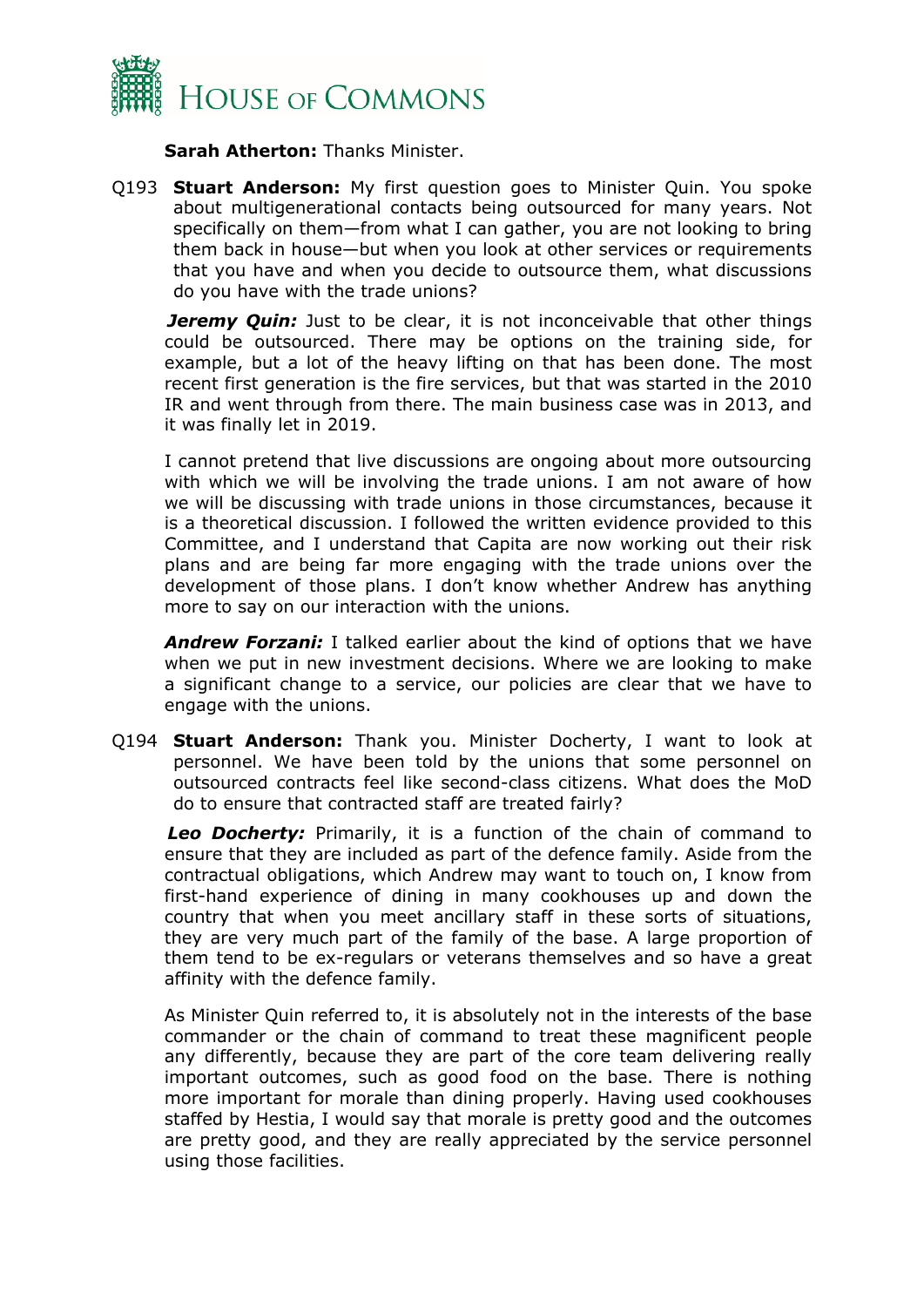

Q195 **Stuart Anderson:** We had a recent visit to Harrogate—

*Leo Docherty:* Fantastic.

**Stuart Anderson:** It was fantastic—

*Leo Docherty:* I have dined there recently.

**Stuart Anderson:** The RSM, who was of a similar generation to ourselves, pointed out the change in the food quality, and it was exceptional to see that.

*Leo Docherty:* If I could just briefly remark on that, you are absolutely right that, since our generation was enlisted and commissioned some 20 years ago, there has been a sea change in quality and flexibility. The payas-you-dine provision has had to raise its game, because it is much more of a free market in terms of the custom of people on base, who have more options. If it is a choice between going to Subway in Aldershot town centre or going to the Omer barracks diner, they keep going to the diner because it is extremely good value and fresh and healthy.

Q196 **Stuart Anderson:** Many veterans and those in contracted services will feel part of the camaraderie and feel included at most bases. Would the unions then be referring to contractual arrangements? I know Minister Quin mentioned civil service pensions. What are you doing within the MoD to ensure that contracted service personnel have the same opportunities or similar in relation to regulars?

*Leo Docherty:* I will hand over to Andrew in a minute, but I think it is very important to understand that clearly, we are dealing with a huge swathe of very varied types of contract across very many different sites. However, within that, there is always a formal provision for regular and thorough engagement with unions and a good feedback loop, which is extremely important. I do not know if Andrew wants to expand on that.

*Andrew Forzani:* If it is a first-generation outsource—as the Minister said earlier, fire and rescue is probably the last big example—living through that procurement, there was a huge focus from our side and time, effort and expertise brought in to focus on TUPE protection; to make sure that those staff who transferred over to Capita, as it transpired, would do so with no detriment to their terms and conditions. Collecting all of that information, being very clear about what the terms and conditions were, and getting assurances that they would not be changed was a big part of the exercise. That was a real focus of the Department, to make sure that those workers were protected.

If it is a contract that has already been outsourced and is moving from one provider to another, again, we do play a role. A big part we play is that we collect the terms and conditions information as part of the bidding process. We ask the companies about people policies—things like training and development, and some of their people metrics—so that does form part of the information we get in bids and how we evaluate. Again, we will make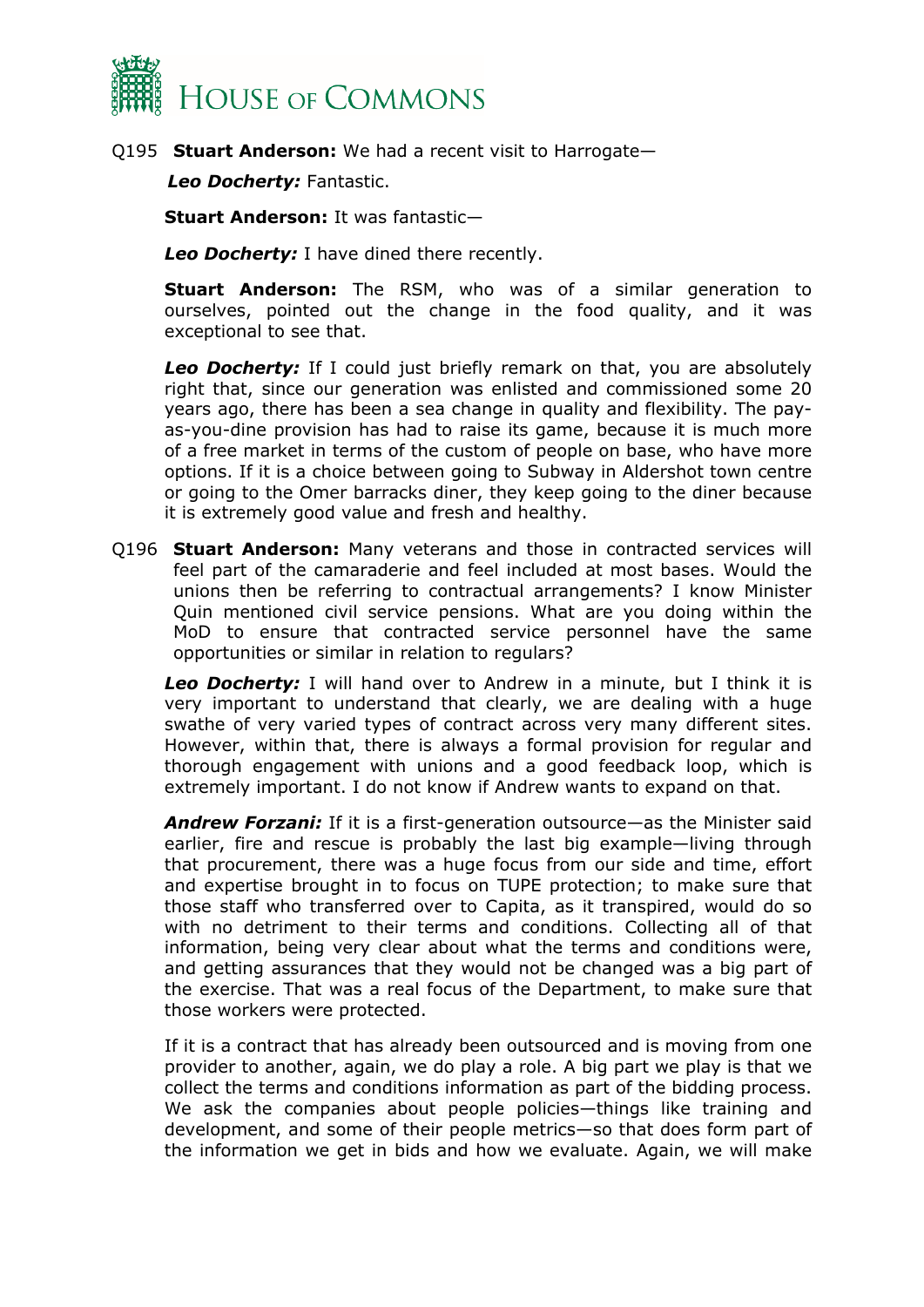

sure that they are held to account; that, as part of a transfer, there is not a degradation of terms.

*Jeremy Quin:* There are also opportunities that may emerge. We should not always assume that you are somehow going into a worse organisation by leaving the MoD, strange as that may seem with me saying it. You may well be going into an organisation where you have more opportunities to develop your career, train and advance your way through an organisation. Working for a company that is specialist in the area in which you have focused your career is not all downside, necessarily. There may well be opportunities that flow from it.

**Stuart Anderson:** Thank you.

**Chair:** Stuart, thank you. John, do you want to come in, and then David?

Q197 **John Spellar:** I think that that is right in a number of areas. However, when you are transferring the workforce and the operation, to what extent do you try to ensure that there is also an industrial relations component—in other words, if the unions and their members are being used to take up not just those annual pay negotiations but grievances too? Are you ensuring that that moves across as well, and do they not only have the ability to maintain that but, if there are problems with the contract, is the union as an organisation able to raise that with you as the client? Although you are no longer the employer, you are still very much the client.

*Jeremy Quin:* You have just taken the words out of my mouth in terms of us not being the employer; by definition, the nature of the relationship changes. When there are problems with service provision, we get to hear about it in the MoD through a number of ways. If you are a base commander, the last thing you want is to have dissatisfied service personnel, and that affects morale. Therefore, when we hear about problems, I think we are able to act on them.

Andrew, you referred earlier to our requirement to consult with unions when a major change is taking place. I assume that, certainly in the first generation, that is where those interests would particularly come up.

*Andrew Forzani:* Yes, we would certainly encourage those conversations to start. I just wonder whether Alastair might give an example—because fire and rescue is a heavily unionised service—of how that journey has worked from that perspective.

*Alastair Johnstone:* Again, I come back to the contract. Within the contract, Capita set out its proposal for engagement with the trade unions and the frequency, etc. that is there. I was engaged as part of the process during the TUPE negotiations as the MoD advisor—the SME advisor—within that, and the negotiation itself between the trade union and Capita in that period was quite fruitful.

Q198 **John Spellar:** Could I just go back briefly to the question of companies being excluded from future consideration? I find it truly extraordinary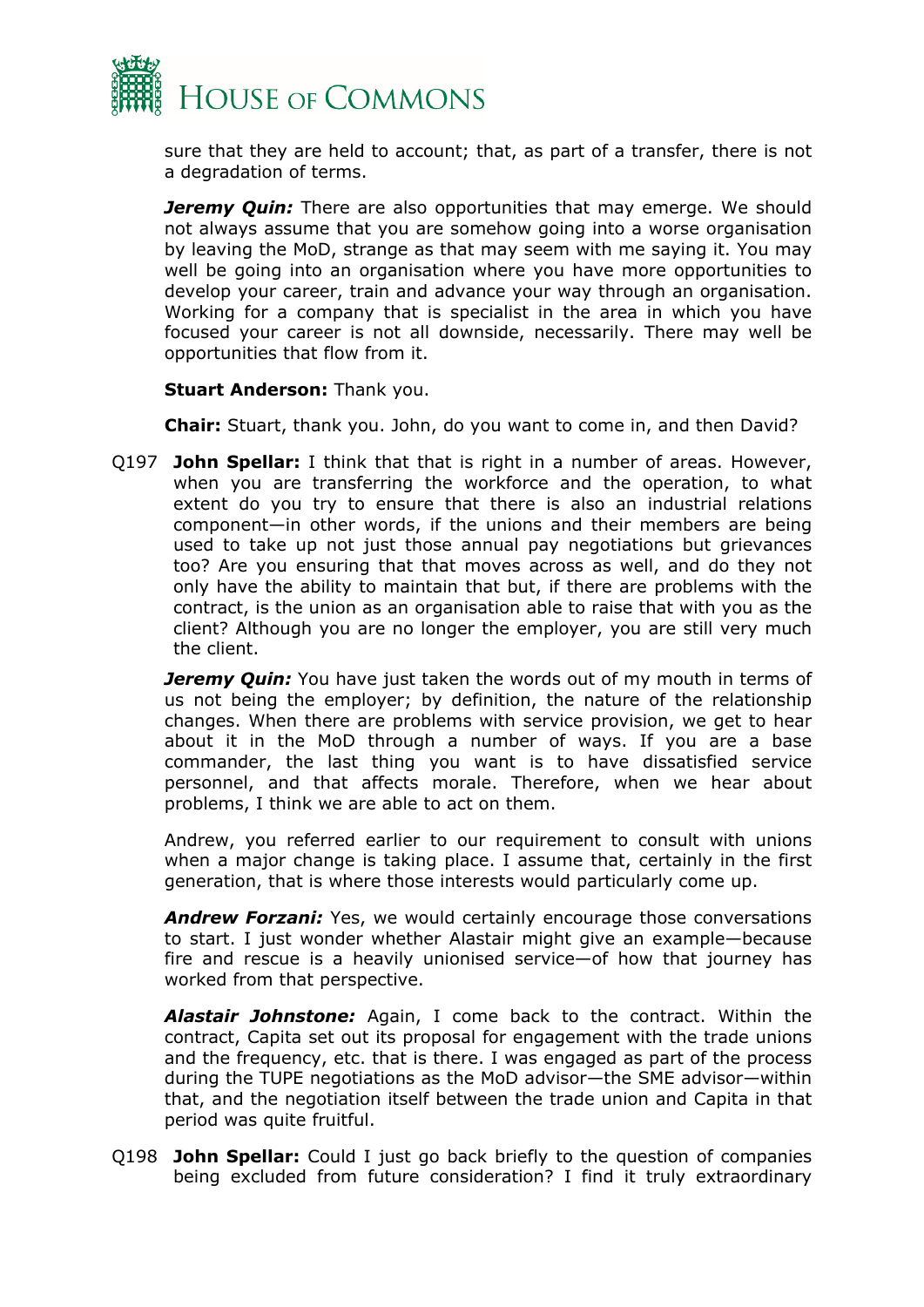

that if, for example, a company was taken to court for a serious health and safety breach, possibly resulting in death or serious injury, and convicted, or found guilty of fraud against the organisation, we would not be able to say to them, "You are not going to be considered for future tenders to the Ministry of Defence".

You said that was down to European regulation. I would be very grateful if you could forward to the Committee the actual regulation concerned and also outline the route by which that has then been translated into Cabinet Office or Treasury, because very often we find that what is said about European regulation, how it is applied in other countries and its interpretation does not actually bear the weight that is sometimes put on it by your colleagues over in the Treasury and the Cabinet Office.

**Jeremy Quin:** Mr Forzani set out absolutely accurately the current regulations as they apply and the inheritance that we have. A Green Paper was issued by the Cabinet Office about future procurement reform, which I hope has been of interest to the Committee. It is an area of active discussion across Government. You know that individual Ministers do not declare policy; that is not our job. But we do work together where we see areas of interest. This is definitely an area of interest to the Ministry of Defence; I can assure the Committee of that.

Q199 **John Spellar:** I would ask, therefore, that we have the actual directives that seem to be the basis of this policy, so that we can actually—

*Jeremy Quin:* I am sure we can point you in the right direction.

*Andrew Forzani:* Can I just add something? You were actually correct, though. There are some exceptional circumstances where you can bar a company bidding for public sector works. One of those criteria is around fraud by a director and serious legal breaches. The point that I was making is that you cannot bar them on poor past performance, but there are some legal elements—as you have said—that would allow you to do that.

**John Spellar:** If you can send us the details, that would be helpful. Thank you.

**Chair:** Thank you, John. David.

Q200 **Dave Doogan:** The MoD is a dynamic organisation; it waxes and wanes with platforms, policies and strategies. It is safe to say that there used to be a lot more MoD around these islands than there is now. You can argue about whether that is just or unjust forever.

Military bases used to be at the heart of communities—many more communities than is the case just now. Given that they are still in some communities—many communities in the south-west of England—does outsourcing damage the link between these establishments and the local community? I ask that because if you turn the clock back 30 years, which is around about the time that I started work in the MoD, and you got a job in a MoD establishment, you had properly landed on your feet as a civilian, as I was. That was a great place to work; that was a great employer.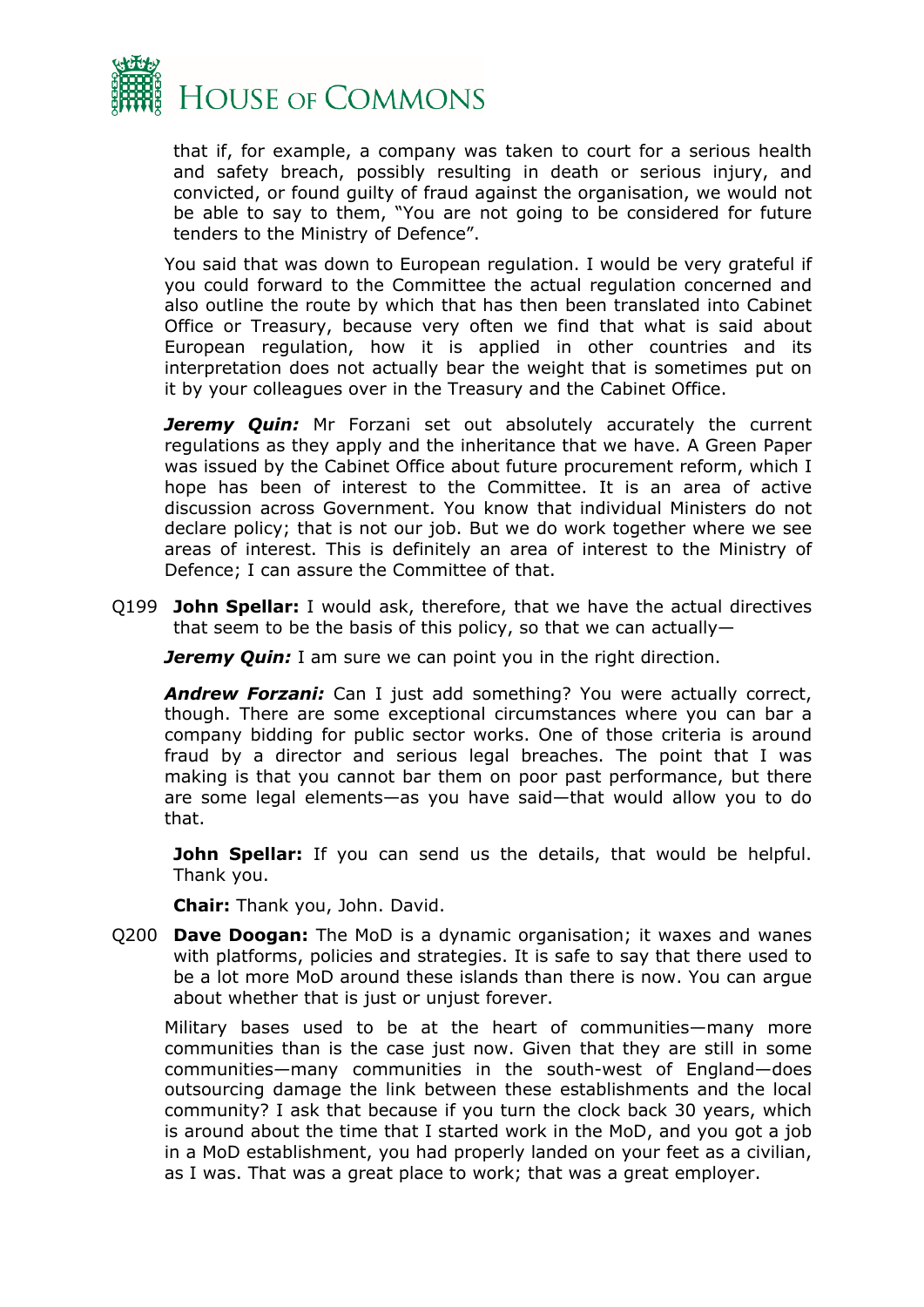

If my kid came home and told me that they had just got a job with Serco, I would not be reaching for the champagne, but if they got a job with the MoD, that would be a very different prospect. So, what have we done to protect the value that was there from being an MoD employee, whereas now that same opportunity, if the base is still there, will be fulfilled, for a lot of people, by becoming an employee of—I say "Serco", but "A N Other Private Sector Company"?

*Jeremy Quin:* I know that Leo is itching to come in, but before he does you would expect me to say it, Mr Doogan, but you mentioned the bases in the south-west of England. We are very proud of our bases north of the border: Leuchars, with an extra unit going in; Lossie, where we have got the—

Q201 **Dave Doogan:** I was not going to mention Leuchars, Mr Quin, but you have, so let me just reassure you and let me not be too parochial about it either. The MoD closed down Kinloss as an RAF main operating base and you put the Army in; the MoD closed down Leuchars and you put the Army in; and you closed down St Athan in Wales and you put the Army in. It is not the same thing at all to have a really large-scale RAF main operating base, and then to take all of that away and put the Army in. It is no disrespect to the Army, but it is an entirely different proposition. So it is not like for like. But anyway, that is a bit tangential to—

*Jeremy Quin:* We put the E7 into Lossie, for example, as a way of—

Q202 **Dave Doogan:** Well, I never mentioned Lossiemouth; that is a different thing. But if nothing else, Chair, I would like the MoD to go away with the message that putting the Army into a closed-down RAF base is not the same thing at all, and I reiterate and emphasise that that is no disrespect to the Army.

The point is about the value and prospect and terms and conditions of having a job that would have been as an MoD employee and now is not.

*Jeremy Quin:* That is the main question, and we won't get—it was my fault—sidetracked. In the cases you talk about, long before my time, where the RAF was consolidating on to a smaller number of bases, which has happened, right the way across the UK, I hope that having the Army there—

**Dave Doogan:** Softens the blow.

*Jeremy Quin:* It may not be the same as having the RAF, but it does, I hope, give ongoing commitment to a local community. That was the pith of your first question, which I denied DPV the chance to answer. Would you like an opportunity to respond?

*Leo Docherty:* Thank you very much. I was going to say, in terms of community benefit—you mentioned a hypothetical example with Serco. I think it's important to recognise that there is provision for significant positive impact on local SMEs. Andrew may want to provide more detail, but my understanding is that there is a 25% expectation or requirement to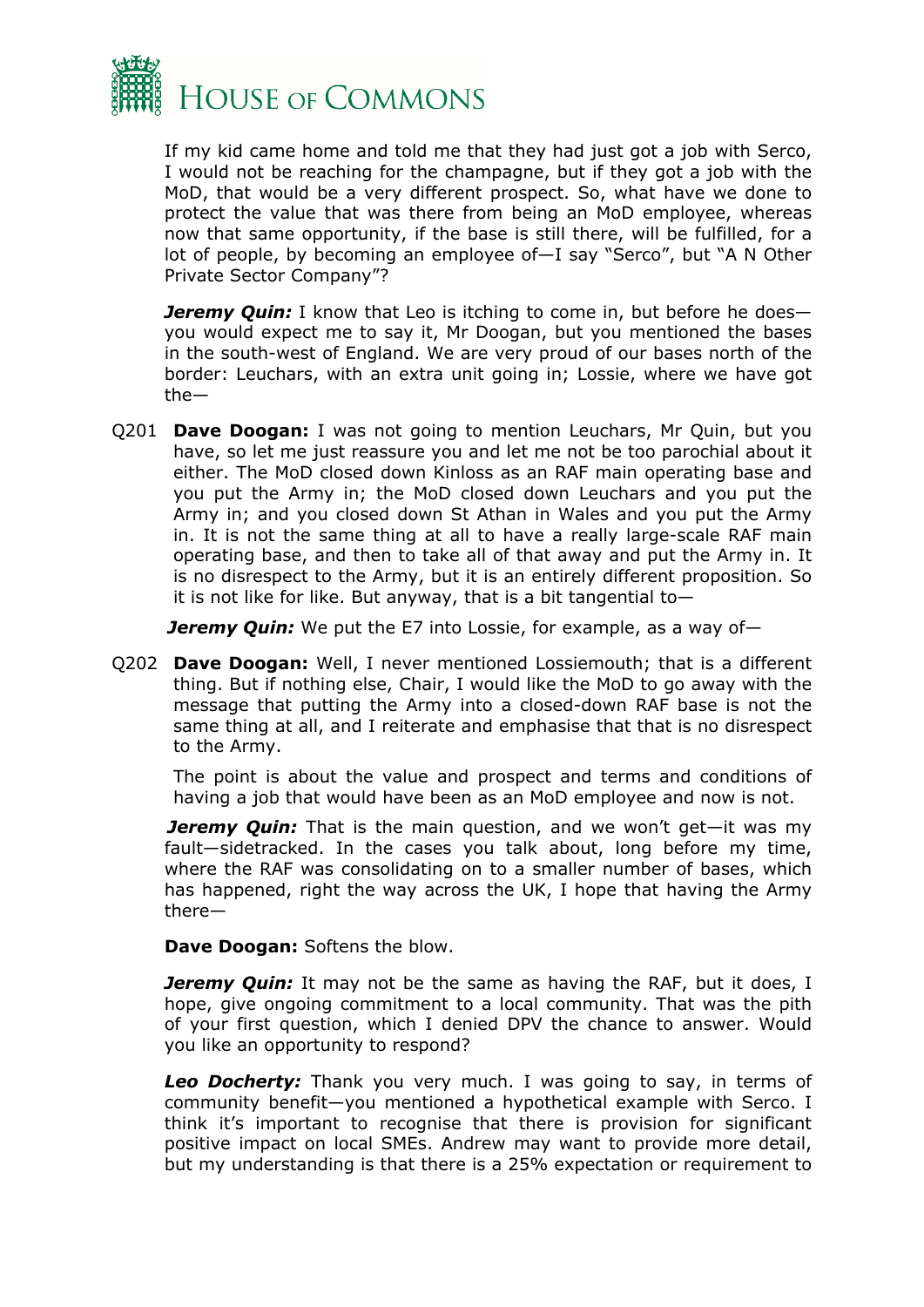

have a positive impact on SMEs, which is very, very significant for local employment.

Q203 **Dave Doogan:** With respect, that is not additionality. MoD establishments are big organisations. They need the private sector—the local builder, the local landscape gardener. These were brought in anyway by the MoD; they are just brought in now by a private sector company that has responsibility for the facilities.

*Leo Docherty:* But the notion that this is all being denuded because one huge corporate entity is swallowing all this up is not the case. I just want to point out that there is significant employment benefit.

Q204 **Dave Doogan:** It is not about the local contractors; it is about the local employees who go there day in, day out.

*Leo Docherty:* Yeah—sure.

*Jeremy Quin:* You personally would view someone working for the MoD as being on a really good thing and someone working for one of our private contractors as being on a less good thing. That is the pith of your question.

Q205 **Dave Doogan:** That is exactly the point I am driving at.

*Jeremy Quin:* I just wonder whether that is being wholly fair, because there are good companies delivering good services to the MoD where individuals will be able to advance their careers more broadly. I understand the point. We really value those individuals who work for us. I appreciate that it is a different entity that they are working for, but those entities do provide opportunities; they do provide training; and they do, hopefully, provide progression and the ability for people to really prosper.

Q206 **Dave Doogan:** I would counter, Minister, your assessment of my lack of fairness with perhaps your lack of fairness in hindsight of what it was to become an MoD employee. You could start by pushing a brush in the MoD and work your way up over a 25, 30 or 40-year career. You could end up in Main Building as a grade 5 or 6 civil servant. That was not unheard of. And you would be supported through that journey, through your education—as I was—by the MoD. I accept Capita is—I keep mentioning Capita. Private sector organisations are large; they have career progression. But I am just wondering about the people who do not progress and the difference in their employment prospects and their welfare from not being a civil servant in the MoD.

*Jeremy Quin:* I hope that the people you are talking about would have similarly good opportunities to advance their careers and prosper; and if they wish to transfer into the MoD, that is something which I would hope we are always open to. Andrew, you were trying to get in on that point.

**Andrew Forzani:** It is a slightly related point. I was just going to add, on the current Hestia contracts, the soft facilities management contracts, that for the first time we put in contractual provisions about how they would work with their local communities, so there are some provisions and